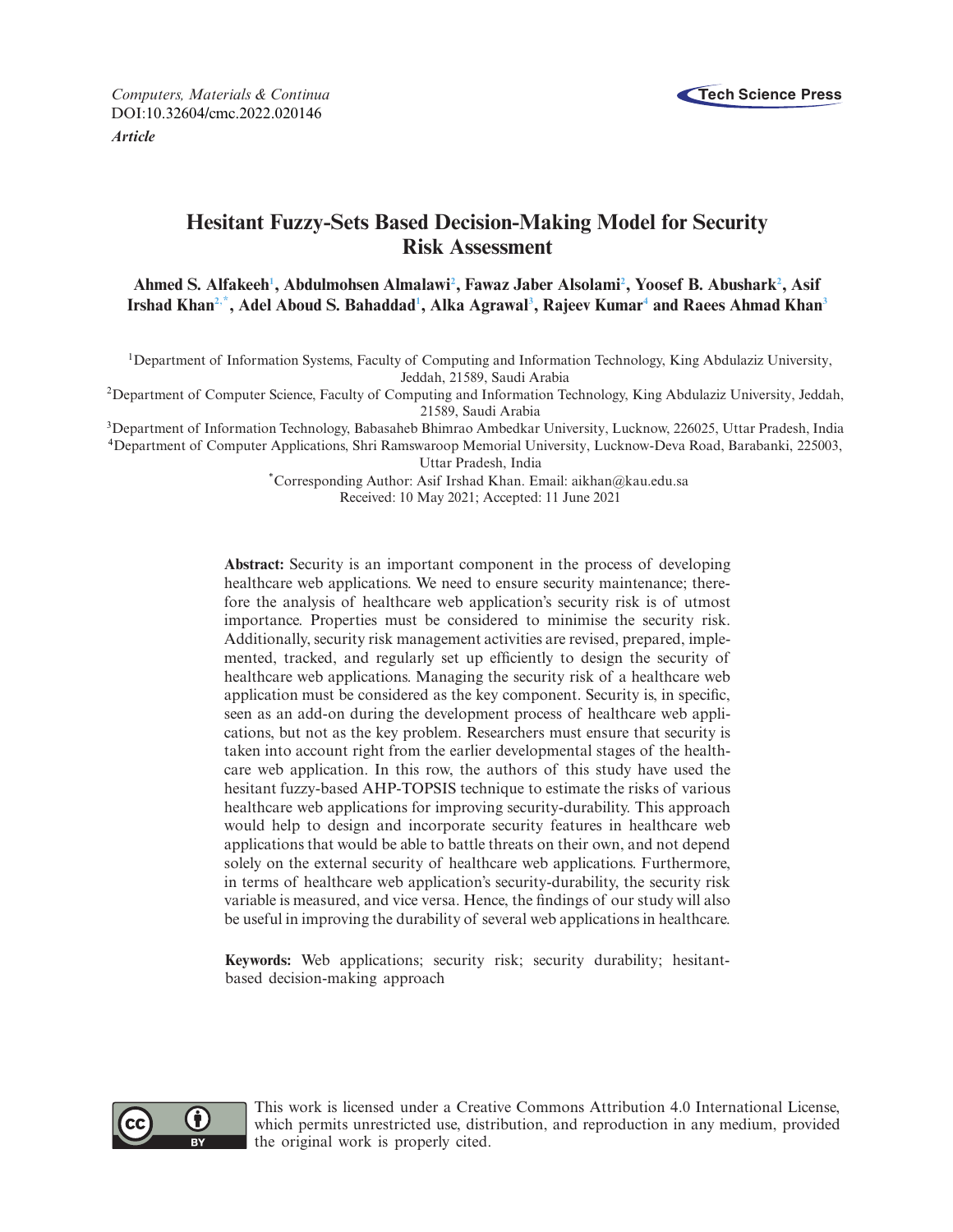#### **1 Introduction**

The web application development team faces many challenges in improving the functionality of healthcare web application security. Moreover, tech businesses are also looking for a viable method for enhancing the security of healthcare web applications. To effectively contain the various security threats, especially for the healthcare web applications, the practitioners keep changing their strategies to manage the security of the web applications in use. . However, risk is a threat that has particular objectives and can interrupt well-defined methods  $[1-3]$  $[1-3]$ . The procedures that are used to manage and minimise the security risk protect the healthcare web application and also help in maximizing the efficacy as well as the functionality of the application. In this context, the Risk management technology helps in risk reduction practices in the healthcare web application development process [\[4](#page-20-1)[,5](#page-20-2)]. This technology includes security monitoring, mitigating, and maintaining which are interconnected procedures, integrated into the security design during the healthcare web application development process.

Major research work has been carried out for managing security risk [\[6](#page-20-3)[,7\]](#page-20-4). For implementing effective security risk management procedures, it is important to handle a variety of security risks during the healthcare web application's development process. To achieve better results, all processes must be modified. To identify and minimize risks for strategic risk management, the entire healthcare web application life cycle is used. In line with the policy and oversight included in the assessment of healthcare web application security, risk management mechanisms have varying prominence; for example, they are not the results of criteria such as costs and schedules but are important components of security risk management.

This point of view has not been taken into account in the past, but it is necessary today to use the concept of integrated security. A simpler and added modernized security performance monitoring approach is risk recognition and security management systems  $[8,9]$  $[8,9]$ . Combined risk management processes use strategies and practical approaches for enhancing the security performance. In this row, the practitioners have made efforts to address and analyse different methodologies of healthcare web application security. Such an analysis helps in identifying the existing research gaps in the quest to design more secure-durable healthcare web applications.

Notably, '*compromise in designing'* has originated as one of the topmost severe security threats in several cases. It has been observed that the practitioners tend to speed up the design process to reduce "time-to-market". This means that security is not designed into a healthcare web application but remains a mere external addition, thus weakening the security. The security risk can be well-defined as the potential for failure or harm if a threat compromises susceptibility. The development team usually relies on risk management expertise and skills without sufficient risk management frameworks.

Security must be the core focus of the designers while developing the healthcare web applications. In this row, as cited by Rodriguez et al. [\[10\]](#page-20-7), three foundations of a secure healthcare web applications that need to be prioritised are: managing security risk framework, information, and touch points. Therefore, if one wishes to enhance healthcare web application's security, management procedures of security risk are one of the key issues to focus upon.

With previous methods, characteristics quantification is very difficult during the security risk management process. Sahu et al. [\[11](#page-20-8)] have indicated that to evaluate the real security of any healthcare web application, adequate assessment, which is itself a very complex procedure, is essential. Kaur et al. [\[12\]](#page-20-9) have divided the fuzzy methods into two significant forms during security risk assessment: conceptual and traditional methods concerning fuzzy sets. For managing the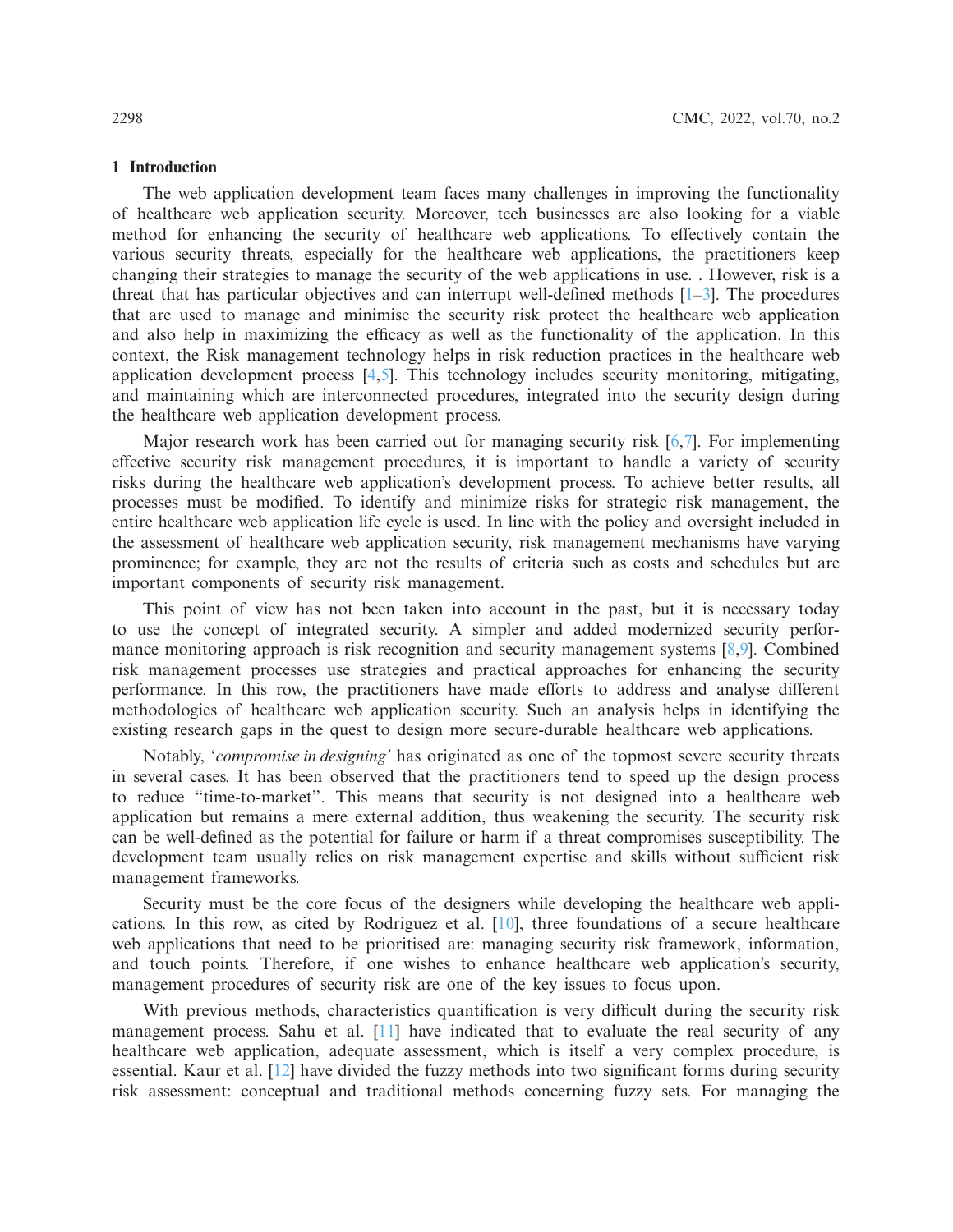security risk of the healthcare web application, many multi-criteria decision-making methods are generally addressed by practitioners because the security management process is a decision-making problem [\[13](#page-20-10)[,14\]](#page-20-11).

By using hesitant fuzzy sets, this article evaluated the healthcare web application security risks at the design phase. Schiefer [\[15](#page-20-12)] has employed fuzzy sets in the security risk management process. Kumar et al. [\[16](#page-20-13)] used the hierarchical analysis representation method of security risk to construct an empirical security risk assessment procedure. The term hesitant fuzzy has been used by some researchers to describe the procedure of ambiguity and analytical hierarchy process to determine the importance of different characteristics during healthcare web application development [\[17\]](#page-20-14). The security techniques, including hierarchical characterization and acceptance, were also investigated by some other researchers  $[8,12]$  $[8,12]$ . Nevertheless, with the aid of the hesitant fuzzy-based AHP-TOPSIS technique, the authors of the current research work have not found any study that emphasizes upon assessing the impact of security risk to enhance the security of healthcare web applications. That is why our research work assessed the impact of several security risk characteristics at the design phase through the hesitant fuzzy-based AHP-TOPSIS technique.

The remainder of this research work is structured as follows: The paper outlines the identification and evaluation of security risk of healthcare web applications in Section 2. Section 3 addresses the hesitant fuzzy-based AHP-TOPSIS technique and the effect of healthcare web application security risks has been assessed. Section 4 concludes this study.

### **2 Risk Scenario of Healthcare Web Application**

The digitalization of the healthcare industry has created a huge platform for attackers who can attain valuable information from many sources and blackmail or sell this information to the buyers. In the context of the proposed paper on the durability and management of security in healthcare web applications, it is very significant to introduce the basic risks plots and situation of attacks in the healthcare domain for a better overview of a topic. A thorough understanding of the current attack trends would help in identifying effective solutions. The authors observed that the attack ratio of penetrators and hacking incidents in a healthcare organizations increased by 25% in 2020. 29 million medical records were breached in 2020 alone. Another study on attack source classification for healthcare organizations discloses that a total of 642 data breach incidents were reported in 2020 and 66.82% of breaches [\[18\]](#page-20-15) were specifically caused by hacking and vulnerability exploitation in web platforms. A descriptive representation of incidents and their sources is discussed in the following [Fig. 1.](#page-3-0)

The above statistics portray that *vulnerability exploitation* is the major cause of breach incidents and issues in the healthcare organizations. This graphical representation of 2020 statistics portrays an immense need for a standardized mechanism or procedure for managing security in digital platforms of healthcare. Moreover, a report on cyber security concerns for healthcare industry discusses that approximately \$125 billion are going to be spent on security services and hardware by 2025 [\[19](#page-20-16)]. This huge investment prediction shows the market concerns and security issues in the healthcare domain. Thus, the demand and the need for managing the security for functionality of digital platforms cannot be overstated. This can be done more corroboratively from the design phase itself. Addressing this possibility, the proposed article works on a simplified and feasible procedure which can be adapted by the researchers aiming at enhancing the security-durability of the web applications; the same has been discussed in following headings.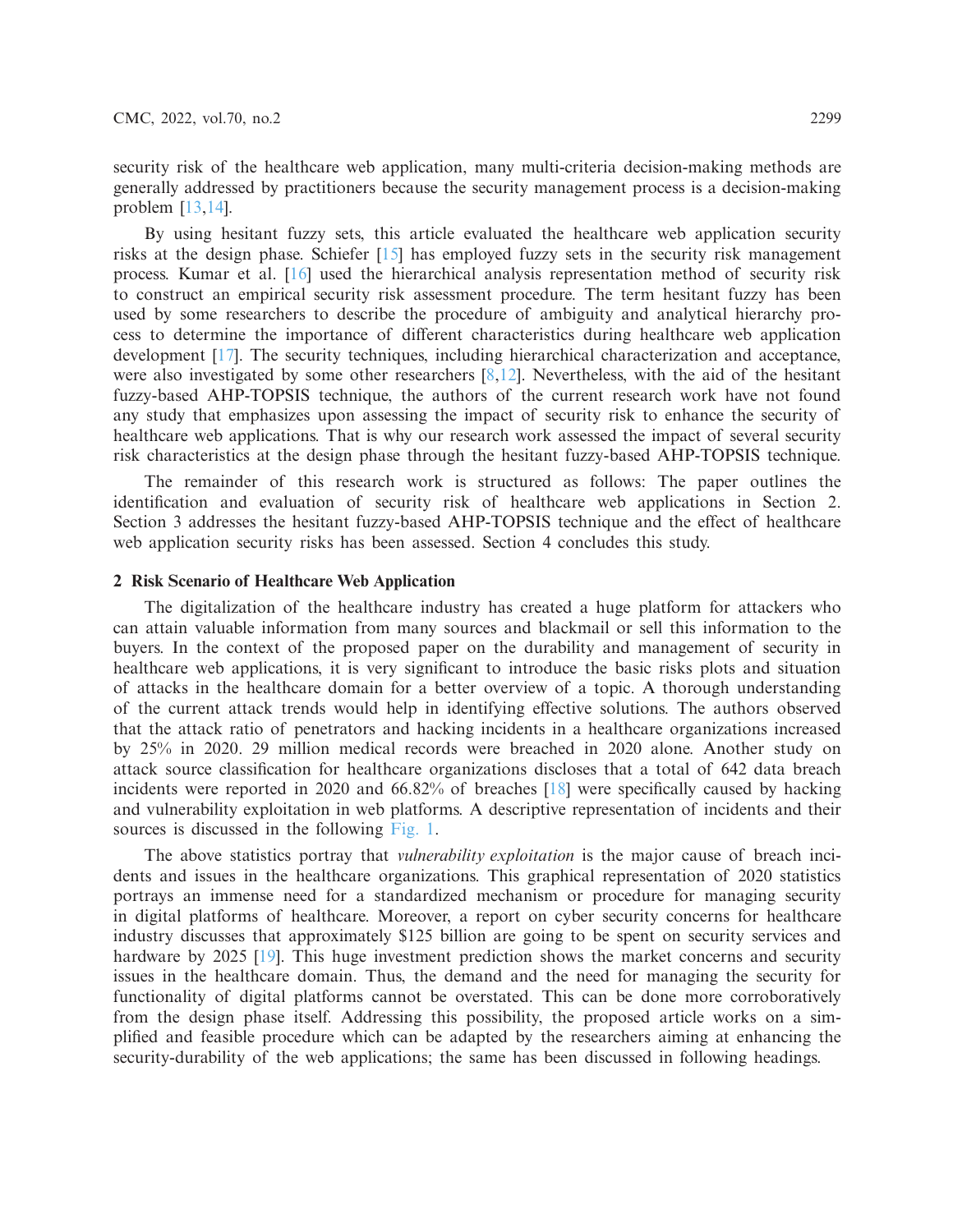

<span id="page-3-0"></span>**Figure 1:** Healthcare reported breach incidents statistics along with their source

#### **3 Healthcare Web Application Security Risks at Design Phase**

The security designer is not inherently the best person to perform security risk estimation, because risk management itself requires technical expertise. Thorough risk estimation relies on awareness of financial impacts, including knowledge of laws, regulations, and the business model sustained by a healthcare web application. The practitioners develop certain assumptions about their systems' risks and the security experts help to test those assumptions at a reasonable level. However, all the effective techniques of security risk analysis have different advantages and disadvantages. Inspite of their best efforts, the practitioners are often unable to address the constraints that arise due to any technique, thus compromising the security of the web application and also hampering its functionality. In this context, it is important to relate traditional security risk principles to the healthcare web application design. This would help in mapping clear mitigation requirements that separate a noteworthy risk assessment from a mere average assessment process of a healthcare web application. A high-level tactic to adaptive security risk analysis will be fully combined into the development process of healthcare web applications [\[4\]](#page-20-1). Risk management of information security has become a vital activity. Security engineering has become important for everybody from initial education to fundamental engineering to progress into the twentyfirst century. Since threats are everywhere, the healthcare web application must be extremely secure due to huge investments and users' reliance on the development process of healthcare web applications [\[11](#page-20-8)].

The developers of the healthcare web application should be well aware of the core of the security threats because the vulnerabilities and threats can have a momentous impact on time and costs entailed in the development process. Security threat recognition and their causes during the healthcare web application development process can also assist the practitioners in taking preliminary steps to counter these threats. It has been stated that the assessment of security risks by machine computing can considerably enhance the life span of the security of the healthcare web application. For a more effective and accurate procedure, our study identifies the key security threats that the designers must focus on and calculates the effect of these by using the hesitant fuzzy-based AHP-TOPSIS approach. The critical security risks that have been selected in this research work are based on the associated security characteristics. It has become a prerequisite for a secure healthcare web application development process to address security characteristics including access control, confidentiality, authentication, honesty, etc. Particularly, nowadays, when the users are mainly worried about the security of their data, the developers'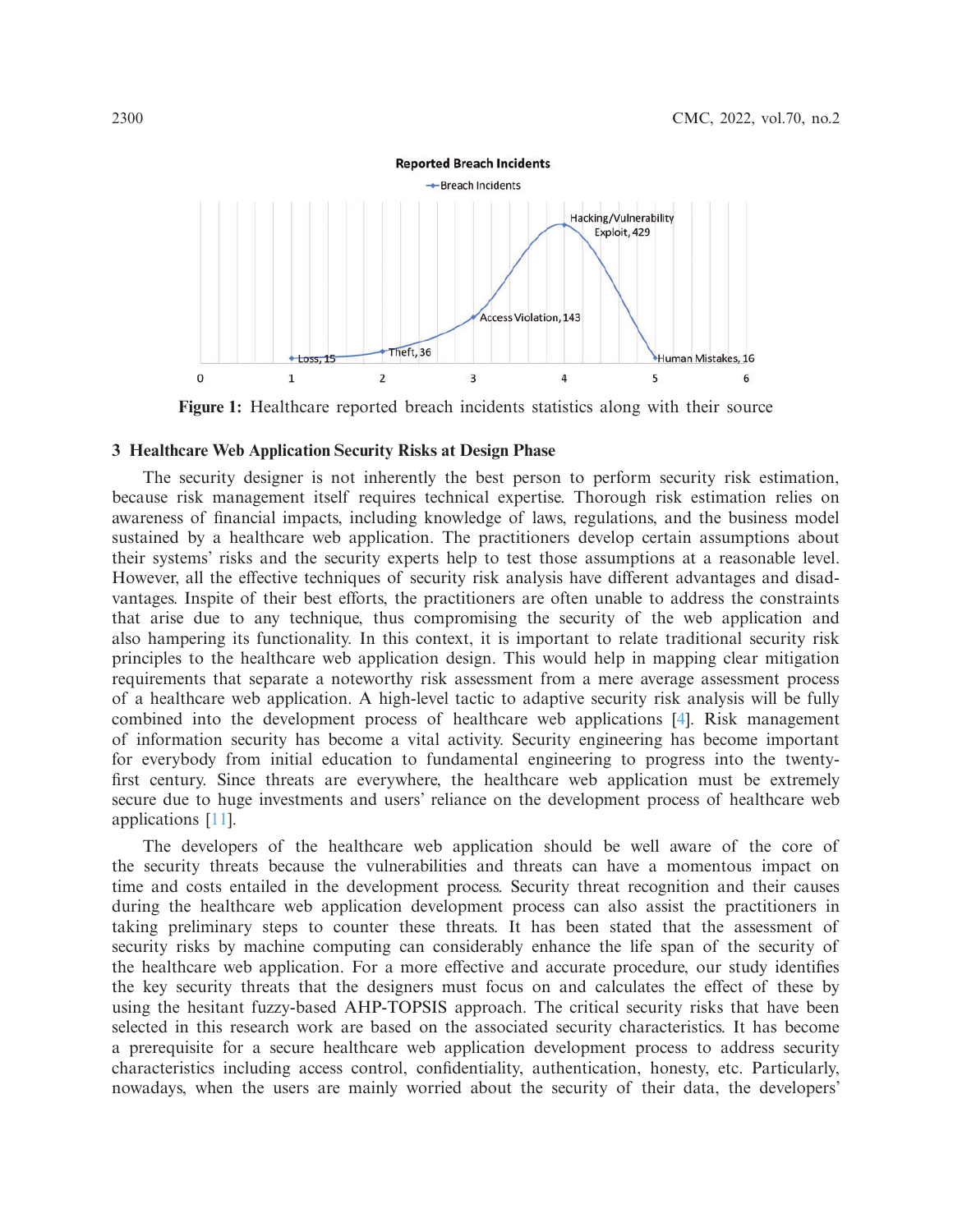primary responsibility is to address this effectively. In this research study, therefore, the authors have filtered the healthcare web application security risks that may penetrate from the Common Vulnerabilities Enumeration (CWE) list into the program at the design stage [\[4](#page-20-1)[,6\]](#page-20-3). CWE is a group that promotes the development of secure healthcare web applications by providing a list of all potential vulnerabilities in any web application. By offering a standard for detection and mitigation of different healthcare web application vulnerabilities, it acts as a security tool. As defined by the researchers, the key design-level security risks have been demonstrated in [Tab. 1.](#page-4-0) [Fig. 2](#page-5-0) shows the security risks at the design phase. Further, [Fig. 3](#page-5-1) shows the relationship between security threats and security characteristics along with the concept of security risk.

<span id="page-4-0"></span>

| S. No. | Security risks                                                                                                | Description                                                                                                                                                                                                                                                                                                         | Related security<br>characteristic                                |
|--------|---------------------------------------------------------------------------------------------------------------|---------------------------------------------------------------------------------------------------------------------------------------------------------------------------------------------------------------------------------------------------------------------------------------------------------------------|-------------------------------------------------------------------|
| 1.     | Access to critical private<br>variable via public method                                                      | A public technique for analysis or modifying<br>a private variable is specified by the<br>healthcare web application [12].                                                                                                                                                                                          | Access control;<br>Integrity                                      |
| 2.     | Password in configuration<br>file (PCF)                                                                       | In the settings tab, a hidden password is<br>maintained, so an attacker is vulnerable to<br>misuse $[13]$ .                                                                                                                                                                                                         | Authentication;<br>Access control                                 |
| 3.     | Critical variable declared<br>public (CVDP)                                                                   | Any sensitive variable/area is made available<br>to the public when the security policy<br>enables it to be personal [14].                                                                                                                                                                                          | Confidentiality;<br>Integrity                                     |
| 4.     | Unverified password<br>change (UPC)                                                                           | There is no authentication protocol until you<br>establish a new user password [15].                                                                                                                                                                                                                                | Authentication:<br>Access control                                 |
| 5.     | Race condition within a<br>thread (RCT)                                                                       | If any resources are used simultaneously, the<br>resources could be used while the state of the<br>process is null and therefore undefined [16].                                                                                                                                                                    | Integrity                                                         |
| 6.     | Untrusted search path<br>(USP)                                                                                | An externally specified search path may be<br>used for critical resources that may lead to<br>resources that are not directly handled by the<br>healthcare web application [17].                                                                                                                                    | Confidentiality;<br>Integrity;<br>Availability; Access<br>control |
| 7.     | The download of code<br>without integrity check<br>(DCIC)                                                     | The executable healthcare web application<br>program can be retrieved from any distant<br>location without verifying the program's<br>source and validity [5].                                                                                                                                                      | Integrity;<br>Confidentiality                                     |
| 8.     | Concurrent execution<br>using shared resource with<br>improper synchronization<br>('Race condition') [9] (RC) | A healthcare web application sequencing<br>that may overlap with other code is included<br>in the program and the code sequence wants<br>instant, special access to the shared resource;<br>though, there is a period where the shared<br>resource may be modified with another code<br>sequence of similarity [6]. | Integrity;<br>Confidentiality                                     |
| 9.     | External initialization of<br>trusted variables or data<br>stores $[10]$ (EITV)                               | To preprocess vital internal variables or<br>database servers, the program uses inputs<br>that can be altered by questionable actors<br>$[10]$ .                                                                                                                                                                    | Integrity                                                         |
| 10.    | Improperly controlled<br>modification of<br>dynamically determined<br>object attributes [11]                  | When the object includes only internal<br>features, vulnerability may be caused by its<br>unintended modification [11].                                                                                                                                                                                             | Integrity                                                         |

**Table 1:** Security risks and related security characteristic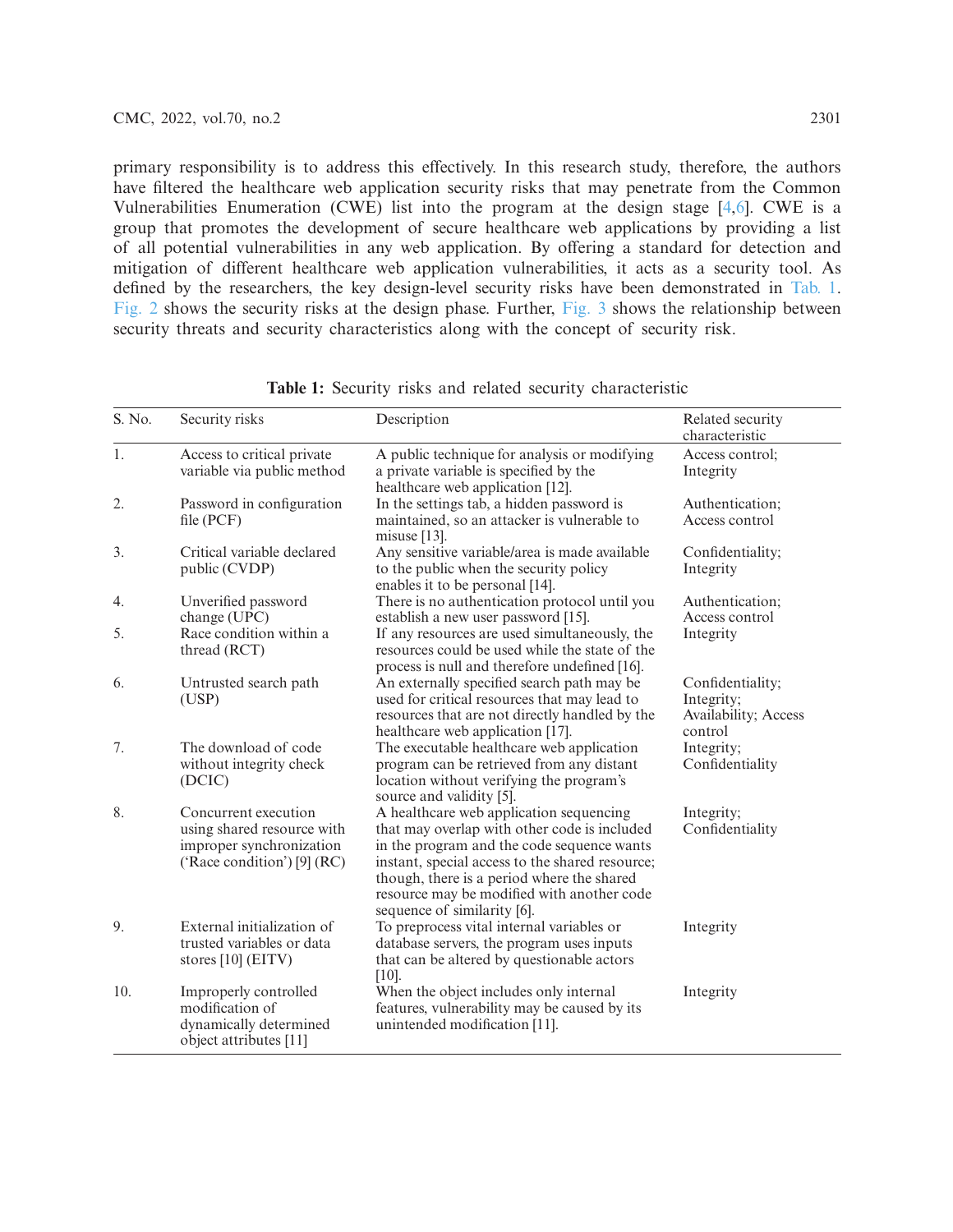

**Figure 2:** Healthcare web application security risks at the design phase

<span id="page-5-0"></span>

<span id="page-5-1"></span>Figure 3: Healthcare web application security risk attributes concerning security durability

### **4 Methodology Followed**

Some real-world issues demand unique or multi-choice-based solutions that are crucial for the users to choose the best from several options without any solid base. To tackle this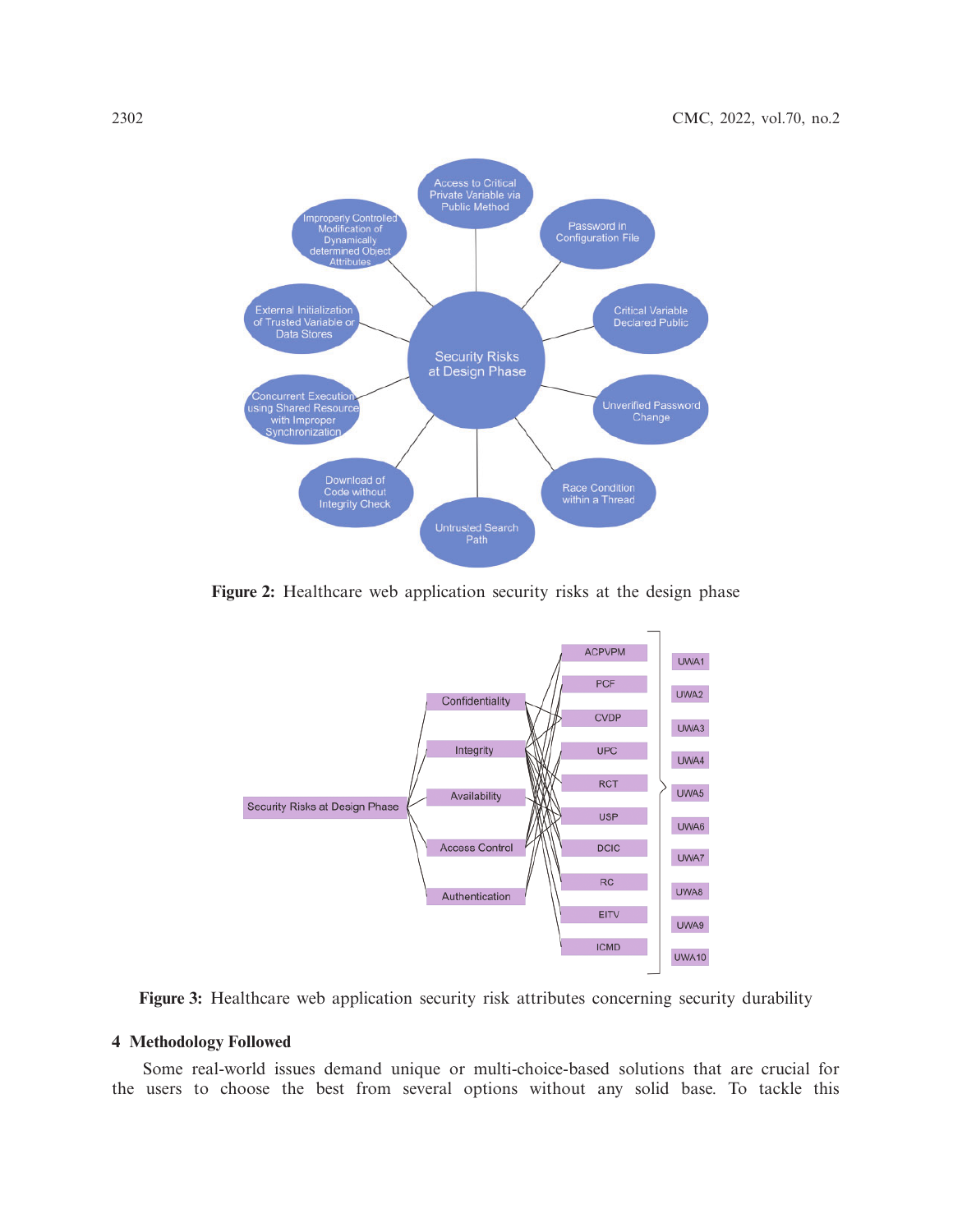situation and give an ideal quantitative solution to these issues, the adopted MCDM approaches are implemented by various researchers  $[12-14]$  $[12-14]$ . Specifically adopted AHP approach combined with a fuzzy set theory is more effective and simple in comparison of others. This is evident from various previous research initiatives  $[15-17]$  $[15-17]$ . If there is more than one option available for evaluation in the technique during the computation process, then this situation influences the calculated results even more strongly. In the context of the proposed article, the authors adopt a hesitant fuzzy set-based MCDM approach that gives an extra efficiency in results in the perspective of assessment. Besides, the TOPSIS approach has been used to assess the risk impact of healthcare web application security. Moreover, to get more productive and accurate results, this study adopts the hesitant fuzzy-based TOPSIS approach. For testing the evaluated results, the adopted methodology of TOPSIS is the most appropriate approach available among the MCDM approaches. The biggest advantage of this methodology is that it gives a positive impact as well as negative impact and deliberates it in the calculation.

In our research, HF-AHP methods were enlisted to assess the priority of the security risk factors, and then we tested their approach HF-TOPSIS on alternatives for similar factors [\[5\]](#page-20-2). A step-by-step procedure, in brief, is deliberated below:

*Step 1:* The first step in the implemented approach is the hierarchy development of factors. **Step 2:** In [Tab. 2,](#page-7-0) examiners use linguistic terminology to create accurate and beneficial assessment criteria for the decision-makers.

*Step 3:* The next step in technique evaluation is the adoption of fuzzy wrappers [\[8\]](#page-20-5) from Eq.  $(1)$ .

<span id="page-6-0"></span>
$$
OWA(a_1, a_2, \dots a_n) = \sum_{j=1}^n W_j b_j \tag{1}
$$

<span id="page-6-1"></span>Same as experts evaluate the trapezoidal numbers  $\tilde{C} = (a, b, c, d)$  by the [Eqs. \(2\)](#page-6-1)[–\(5\)](#page-6-2) after [Eq. \(1\).](#page-6-0)

$$
a = \min \left\{ a_L^i, \, a_M^i, a_M^{i+1}, \, \dots, a_M^j, a_R^j \right\} = a_L^i \tag{2}
$$

<span id="page-6-3"></span>
$$
d = \max \left\{ a_L^i, a_M^i, a_M^{i+1}, \dots, a_M^j, a_R^j \right\} = a_R^j
$$
\n(3)

$$
b = \begin{cases} a_M^i, if \ i+1=j \\ OWA \begin{cases} i \\ 2 \left( d_m^i, \dots, d_m^{\frac{i+j}{2}} \right), if \ i+j \ is \ even \\ OWA \begin{cases} i \\ 2 \left( d_m^i, \dots, d_m^{\frac{i+j+1}{2}} \right), if \ i+j \ is \ odd \end{cases} \end{cases} \tag{4}
$$

<span id="page-6-2"></span>
$$
c = \begin{Bmatrix}OWA & \frac{(i+j)}{2} \\ 2\left(d_m^j - 1, \frac{(i+j)}{2}\right) \\ 0WA & \frac{1}{2} \\ 2\left(d_m^j - 1, \frac{(i+j+1)}{2}\right) \\ 0W & \frac{2}{2} \\ 0 \end{Bmatrix}^{i} \tag{5}
$$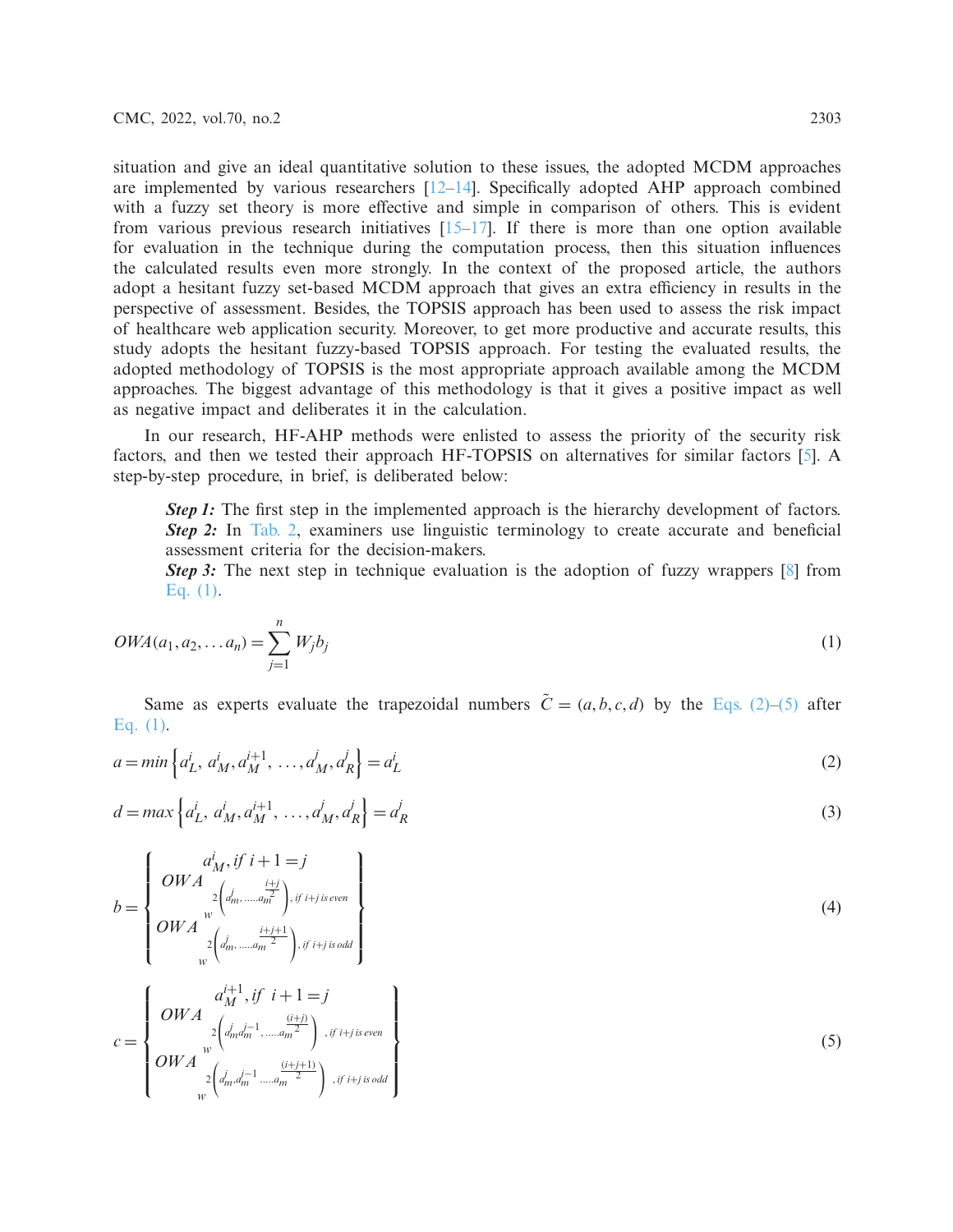After imposing the Eqs.  $(3)$ – $(5)$ , the experts decide the first and second form of weights  $\eta$ , i.e., the number between  $[0, 1]$  and Eqs.  $(6)$  and  $(7)$  applied by the experts to obtain these numbers. 1st type weights  $(W1 = (w_1^1, w_2^1, \dots, w_n^1))$ :  $w_1^1 = \eta_2, w_2^1 = \eta_2(1 - \eta_2), \dots, w_n^1 \eta_2(1 - \eta_2)$ *n*−2 (6) 2nd type weights  $(W2 = (w_1^2, w_2^2, \dots, w_n^2))$ :  $w_1^2 = \eta_1^{n-1}, w_2^2 = (1 - \eta_1)\eta_1^{n-1}$  $n-1$  (7)

The numerical form for the highest rank in the formula  $\eta_1 = \frac{g-(j-1)}{g-1}$ , and  $\eta_2 = \frac{g-(j-1)}{g-1}$  is g and lowest, highest rank factors are shown by i and j, respectively.

<span id="page-7-0"></span>

| Rank                        | Linguistic term             | Abbreviation | Values                   |
|-----------------------------|-----------------------------|--------------|--------------------------|
| 10                          | Absolutely high importance  | AHI          | (7.0000, 9.0000, 9.0000) |
| 9                           | Very high importance        | <b>VHI</b>   | (5.0000, 7.0000, 9.0000) |
| 8                           | Essentially high importance | <b>ESHI</b>  | (3.0000, 5.0000, 7.0000) |
|                             | Weakly high importance      | WHI          | (1.0000, 3.0000, 5.0000) |
| 6                           | Equally high importance     | <b>EHI</b>   | (1.0000, 1.0000, 3.0000) |
| 5                           | Exactly equal               | EE           | (1.0000, 1.0000, 1.0000) |
| $\overline{4}$              | Equally low importance      | <b>ELI</b>   | (0.3300, 1.0000, 1.0000) |
| 3                           | Weakly low important        | WLI.         | (0.2000, 0.3300, 1.0000) |
| $\mathcal{D}_{\mathcal{L}}$ | Essentially low importance  | <b>ESLI</b>  | (0.1400, 0.2000, 0.3300) |
|                             | Very low importance         | VLI.         | (0.1100, 0.1400, 0.2000) |
| $\Omega$                    | Absolutely low importance   | ALI          | (0.1100, 0.1100, 0.1400) |

<span id="page-7-3"></span><span id="page-7-2"></span><span id="page-7-1"></span>

|  |  |  | Table 2: Scale for HF-AHP technique |  |
|--|--|--|-------------------------------------|--|
|--|--|--|-------------------------------------|--|

**Step 4:** [Eqs. \(8\)](#page-7-3) and [\(9\)](#page-7-4) are used by the experts after evaluating the entire previous approach to satisfy the remaining comparison matrix attributes. Thereafter, the experts use [Eq. \(10\)](#page-7-5) to defuzzify the matrix to determine the comparison matrix.

$$
\tilde{A} = \begin{bmatrix}\n1 & \cdots & \tilde{c}_{1n} \\
\vdots & \ddots & \vdots \\
\tilde{c}_{n1} & \cdots & 1\n\end{bmatrix}
$$
\n
$$
\tilde{c}_{ji} = \left(\frac{1}{cij_u}, \frac{1}{cij_m}, \frac{1}{cij_m}, \frac{1}{cij_1}\right)
$$
\n
$$
\mu_x = \frac{l + 2m_1 + 2m_2 + h}{6}
$$
\n(10)

<span id="page-7-5"></span><span id="page-7-4"></span>**Step 5:** The phase of defuzzification provides correct values. The experts examine the Consistency Ratio (CR) by applying the Eqs.  $(11)$  and  $(12)$  to analyse the CR of these values.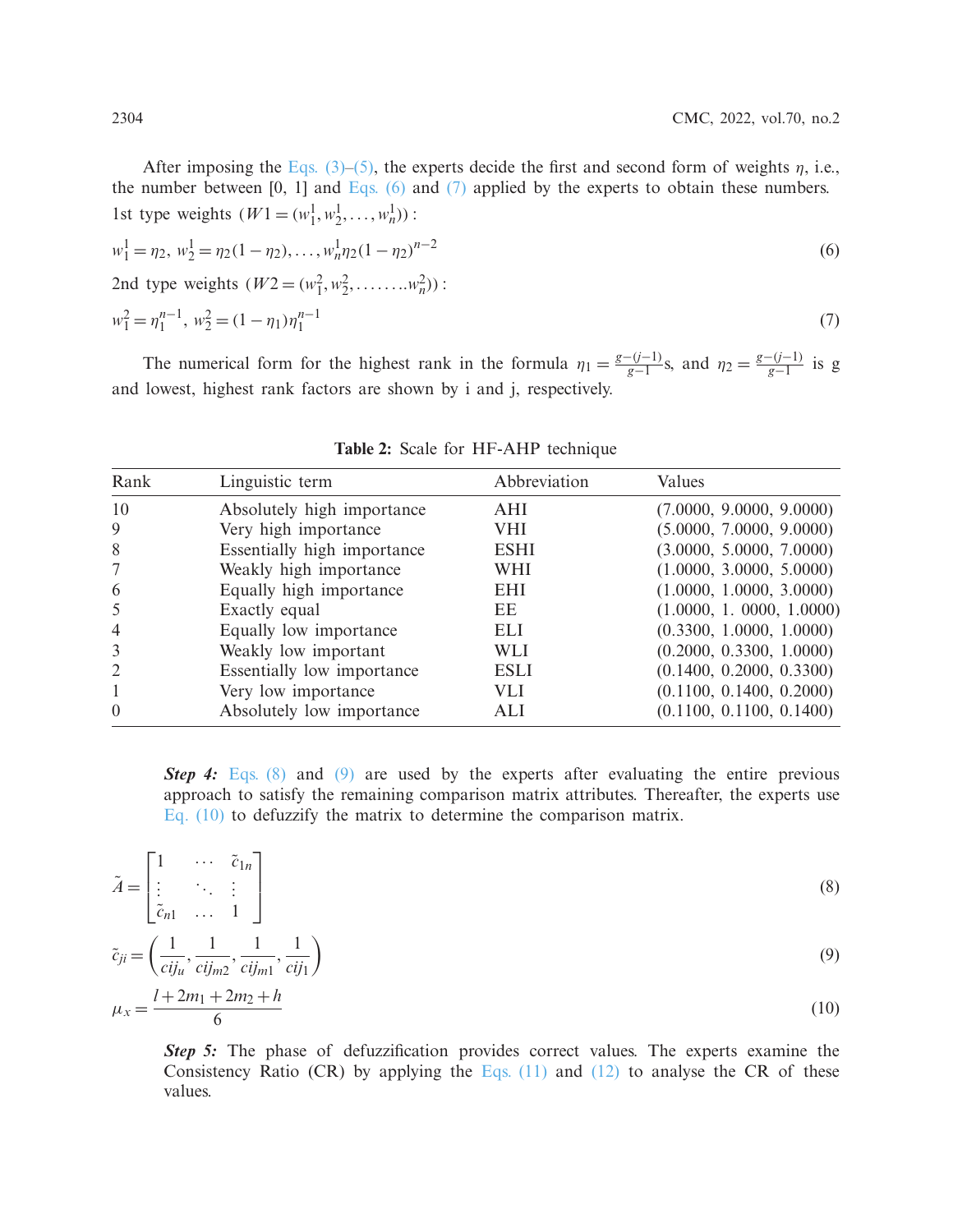CMC, 2022, vol.70, no.2 2305

<span id="page-8-0"></span>
$$
CI = \frac{\gamma_{max} - n}{n - 1} \tag{11}
$$

<span id="page-8-1"></span>
$$
CR = \frac{CI}{RI} \tag{12}
$$

<span id="page-8-2"></span>*Step 6:* In this step, by [Eq. \(13\),](#page-8-2) the experts assess the geometrical mean of the values.  $\tilde{r}_i = (\tilde{c}_{i1} \otimes \tilde{c}_{i2} \dots \otimes \tilde{c}_{in})^{1/n}$  $1/n$  (13)

*Step 7:* The most significant criterion in the entire set is evaluated by experts by applying the [Eq. \(14\).](#page-8-3)

<span id="page-8-3"></span>
$$
\tilde{w}_i = \tilde{r}_1 \otimes (\tilde{r}_1 \otimes \tilde{r}_2 \dots \tilde{r}_n)^{-1} \tag{14}
$$

*Step 8:* Examiners analyze the defuzzified values by [Eq. \(15\).](#page-8-4)

<span id="page-8-4"></span>
$$
\mu_x = \frac{l + 2m_1 + 2m_2 + h}{6} \tag{15}
$$

*Step 9:* By applying the [Eq. \(16\),](#page-8-5) experts transform the defuzzified values into normalized values or weights.

<span id="page-8-5"></span>
$$
\frac{\tilde{w}_i}{\sum_i \sum_j \tilde{w}_j} \tag{16}
$$

Now after identifying priority list for selected attributes the second adopted methodology of TOPSIS is used for testing the effectiveness of obtained results. TOPSIS is effective as a MADM technique in recommending the most preferred option for use. The definition of the TOPSIS approach was presented by Torra et al. [\[14\]](#page-20-11). The synthesis of positive and negative ideas is the TOPSIS methodology; the most accurate and effective option is the most precise and reliable factor. The worst option, on the other hand, is an irrelevant factor. The authors utilized the hesitant fuzzy AHP TOPSIS approach to test and assess the security risk of healthcare web application  $[15-17]$  $[15-17]$ . The TOPSIS method associates the distance between two linguistic values such as H1s and H2s and performs its computations. Below, the procedure has been clarified [\(Eq. \(17\)\)](#page-8-6):

$$
d(H1s, H2s) = |q^* - q| + |p^* - p| \tag{17}
$$

*Step 10:* The following terms are described as the starting process:

- <span id="page-8-6"></span>• The following written formulas are applied as  $(C = \{C_1, C_2, \ldots, C_E\})$  and n criteria  $(C = \{C_1, C_2, \ldots, C_n\})$  to define alternatives and criteria in TOPSIS.
- Similarly*, k* is used to show the numeric count of experts in TOPSIS *e\_x d* enotes the experts.
- The equation  $\tilde{X}^l = [H_{S_{ij}}^l]_{E \times n}$  is used in TOPSIS technique to represent HF matrix.
- The standards are written for TOPSIS to determine the criteria and effect of outcomes: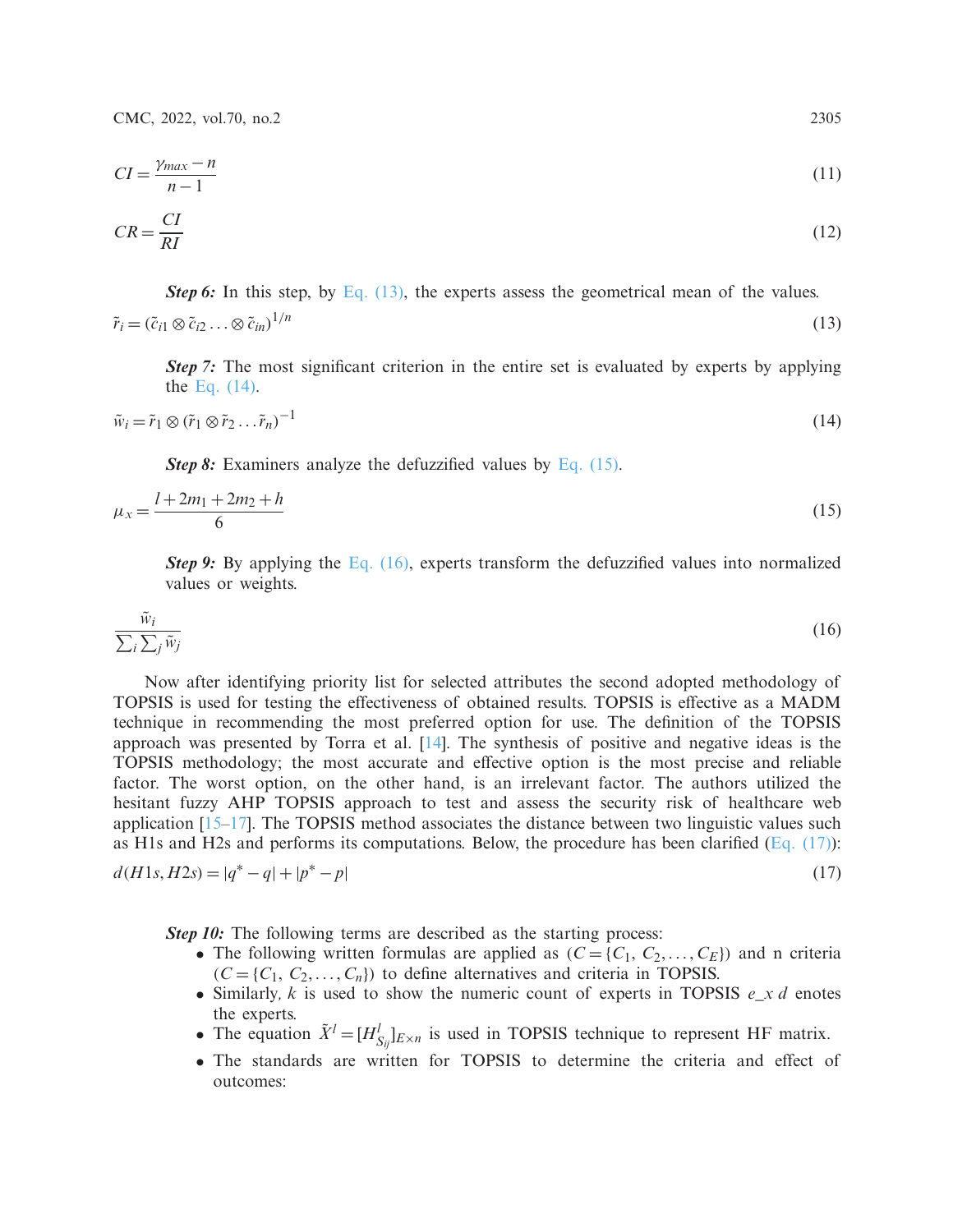The standard for TOPSIS evaluation lies in between *very poor and very good scale,*

 $r_1^1 =$  *between medium and good* (bt M&G)

 $r_2^1 = at most medium (am M)$ 

 $r_1^2 = at least good$  (al G)

 $r_2^2$  = *between very bad and medium* (bt VB&M)

For HF matrix, the following formulas are used [\[9](#page-20-6)]:  $env_F(EGH (btM&G)) = T (0.3300, 0.5000, 0.6700, 0.8300)$  $env<sub>F</sub>(EGH (amM)) = T (0.0000, 0.0000, 0.3500, 0.6700)$  $env_F(EGH (alG)) = T (0.5000, 0.8500, 1.0000, 1.0000)$  $env_F(EGH (btVB\&M)) = T (0.0000, 0.3000, 0.3700, 0.6700)$ 

*Step 11:* By applying the [Eq. \(18\)](#page-9-0) formula, the associated combined matrix is created:

<span id="page-9-0"></span>
$$
T_{pij} = min \left\{ min_{i=1}^K \left( max H_{tij}^x \right), max_{i=1}^K \left( min H_{tij}^x \right) \right\}
$$
  

$$
T_{qij} = max \left\{ min_{i=1}^K \left( max H_{tij}^x \right), \quad max_{i=1}^K \left( min H_{tij}^x \right) \right\}
$$
 (18)

*Step 12:* The effective factor where most effective factor is indicated by Aj, is shown by alpha in the TOPSIS evaluation, and alpha shows the cost-related preferences. In addition, the latest efficient alternatives need high precision for cost related preferences. The following Eqs.  $(19)$ – $(22)$  are used to define and compare cost as well as effective factors:

<span id="page-9-1"></span>
$$
\tilde{V}_{pj}^{+} = max_{i=1}^{K} \left( max_i \left( min H_{S_{ij}}^{x} \right) \right) j \in \alpha_b \quad \text{and} \quad min_{i=1}^{K} \left( min_i \left( min H_{S_{ij}}^{x} \right) \right) j \in \alpha_c \tag{19}
$$

$$
\tilde{V}_{qj}^{+} = max_{i=1}^{K} \left( max_{i} \left( minH_{S_{ij}}^{x} \right) \right) j \in \alpha_{b} \quad \text{and} \quad min_{i=1}^{K} \left( min_{i} \left( minH_{S_{ij}}^{x} \right) \right) j \in \alpha_{c} \tag{20}
$$

$$
\tilde{V}_{pj}^{-} = max_{i=1}^{K} \left( max_i \left( min H_{S_{ij}}^{x} \right) \right) j \in \alpha_c \quad \text{and} \quad min_{i=1}^{K} \left( min_i \left( min H_{S_{ij}}^{x} \right) \right) j \in \alpha_b \tag{21}
$$

<span id="page-9-2"></span>
$$
\tilde{V}_{qj}^{-} = max_{i=1}^{K} \left( max_i \left( min H_{S_{ij}}^{x} \right) \right) j \in \alpha_c \quad \text{and} \quad min_{i=1}^{K} \left( min_i \left( min H_{S_{ij}}^{x} \right) \right) j \in \alpha_b \tag{22}
$$

<span id="page-9-3"></span>*Step 13:* Experts evaluate TOPISIS +ve and -ve concepts components by applying following [Eqs. \(23\),](#page-9-3) [\(24\).](#page-10-0)

$$
D^{+} = \begin{bmatrix} d(x_{11}, \tilde{V}_{1}^{+}) + d(x_{12}, \tilde{V}_{2}^{+}) + \dots + d(x_{1n}, \tilde{V}_{n}^{+}) \\ d(x_{21}, \tilde{V}_{1}^{+}) + d(x_{22}, \tilde{V}_{2}^{+}) + \dots + d(x_{21}, \tilde{V}_{n}^{+}) \\ d(x_{m1}, \tilde{V}_{1}^{+}) + d(x_{m2}, \tilde{V}_{1}^{+}) + \dots + d(x_{mn}, \tilde{V}_{n}^{+}) \end{bmatrix}
$$
(23)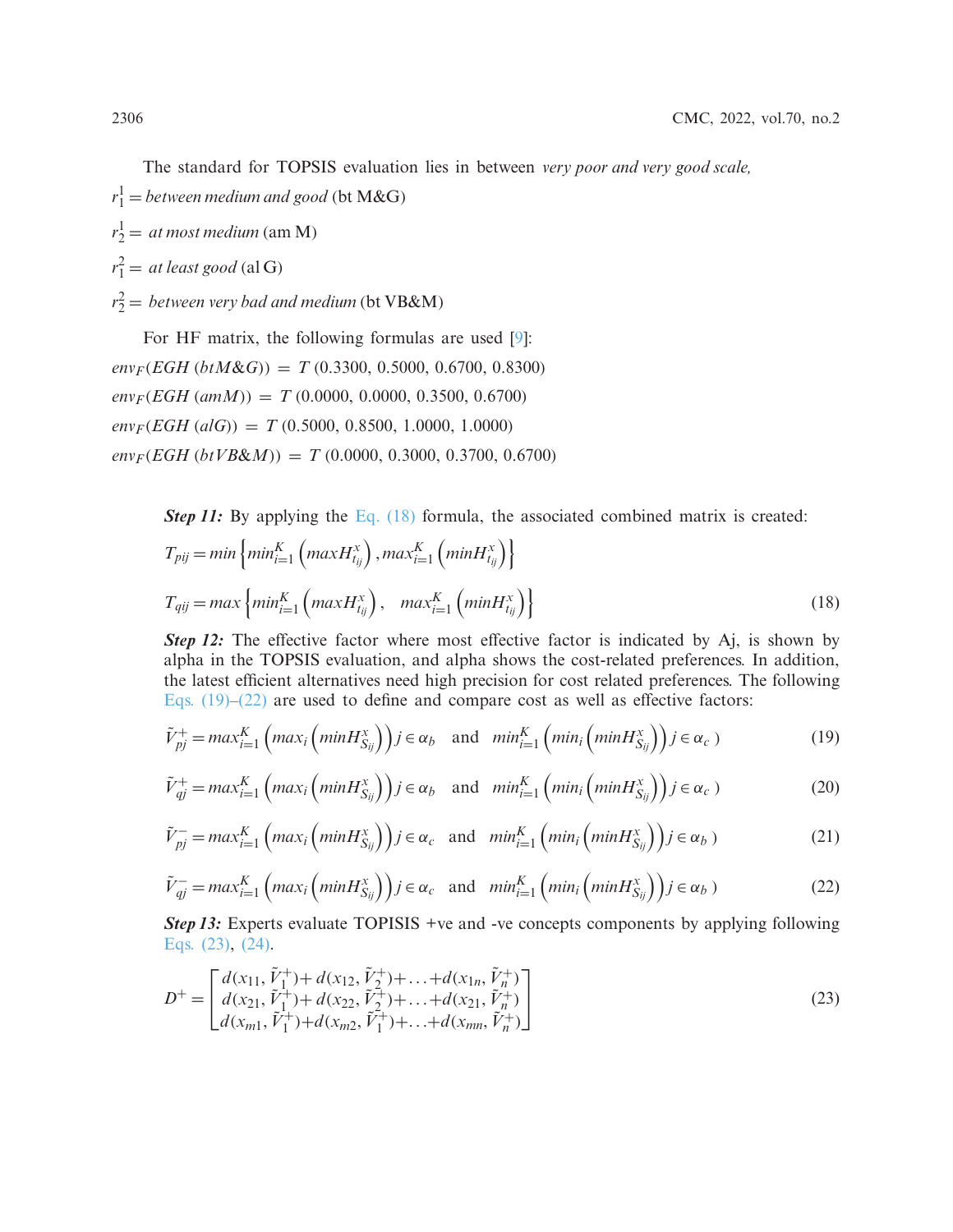<span id="page-10-0"></span>
$$
D^{-} = \begin{bmatrix} d(x_{11}, \tilde{V}_1^-) + d(x_{12}, \tilde{V}_2^-) + \dots + d(x_{1n}, \tilde{V}_n^-) \\ d(x_{21}, \tilde{V}_1^-) + d(x_{22}, \tilde{V}_2^-) + \dots + d(x_{21}, \tilde{V}_n^-) \\ d(x_{m1}, \tilde{V}_1^-) + d(x_{m2}, \tilde{V}_1^-) + \dots + d(x_{mn}, \tilde{V}_n^-) \end{bmatrix}
$$
(24)

**Step 14:** Experts build and assess the closeness of positive and negative factors evaluated by Eqs.  $(25)$  and  $(26)$ .

<span id="page-10-1"></span>
$$
CS(A_i) = \frac{D_i^+}{D_i^+ + D_i^-}, \quad i = 1, 2, ..., m
$$
\n(25)

<span id="page-10-2"></span>where

$$
D_i^+ = \sum_{j=1}^n d\left(x_{ij}, V_j^+\right) \text{ and } D_i^- = \sum_{j=1}^n d\left(x_{ij}, V_j^-\right) \tag{26}
$$

*Step 15:* The ranks are allocated to conclude the process, and the tabular form of options are focused on their assessment of effectiveness.

In further parts of this study, a highly detailed and evaluated numerical assessment of security risk has been conducted for improving the life span of healthcare web application security.

#### **5 Data Analysis and Outcomes**

This sub-section addresses numerous statistical results from the implementation of the integrated hesitant fuzzy-based AHP-TOPSIS method [\[8](#page-20-5)]. To evaluate the impact of security risk, the experts generally conduct behavior-based risk research. It is essential to recognize and characterize uncertain behaviors from large sets of signs of execution to accomplish this. The security practitioners face a daunting challenge of numerically analyzing the impact of risk. For a more simplified approach, we have used a recognized and authenticated decision-making tactic, the hesitant fuzzy-based combined methodology of AHP-TOPSIS, to achieve the goals. In the current cybersecurity environment, this hybrid method is suitable for prioritizing malware analysis techniques based on their impact assessment.

The authors of the present research work acquired opinions from 110 security practitioners from numerous sectors of education and development industries to generate a more comprehensive result. For our empirical investigations, the data outsourced from these specialists were gathered. T1, T2, T3, T4, and T5, respectively, reflect the different characteristics for assessing the security risk at the early stage of the healthcare web application development process including *access control, availability, authentication, confidentiality, and integrity*. To evaluate the impact of the abovementioned security risks on various healthcare web applications signified by *UWA1, UWA2, UWA3, UWA4, UWA5, UWA6, UWA7, UWA8, UWA9, and UWA10.0*, the systemic tactic of hesitant fuzzybased AHP-TOPSIS is employed.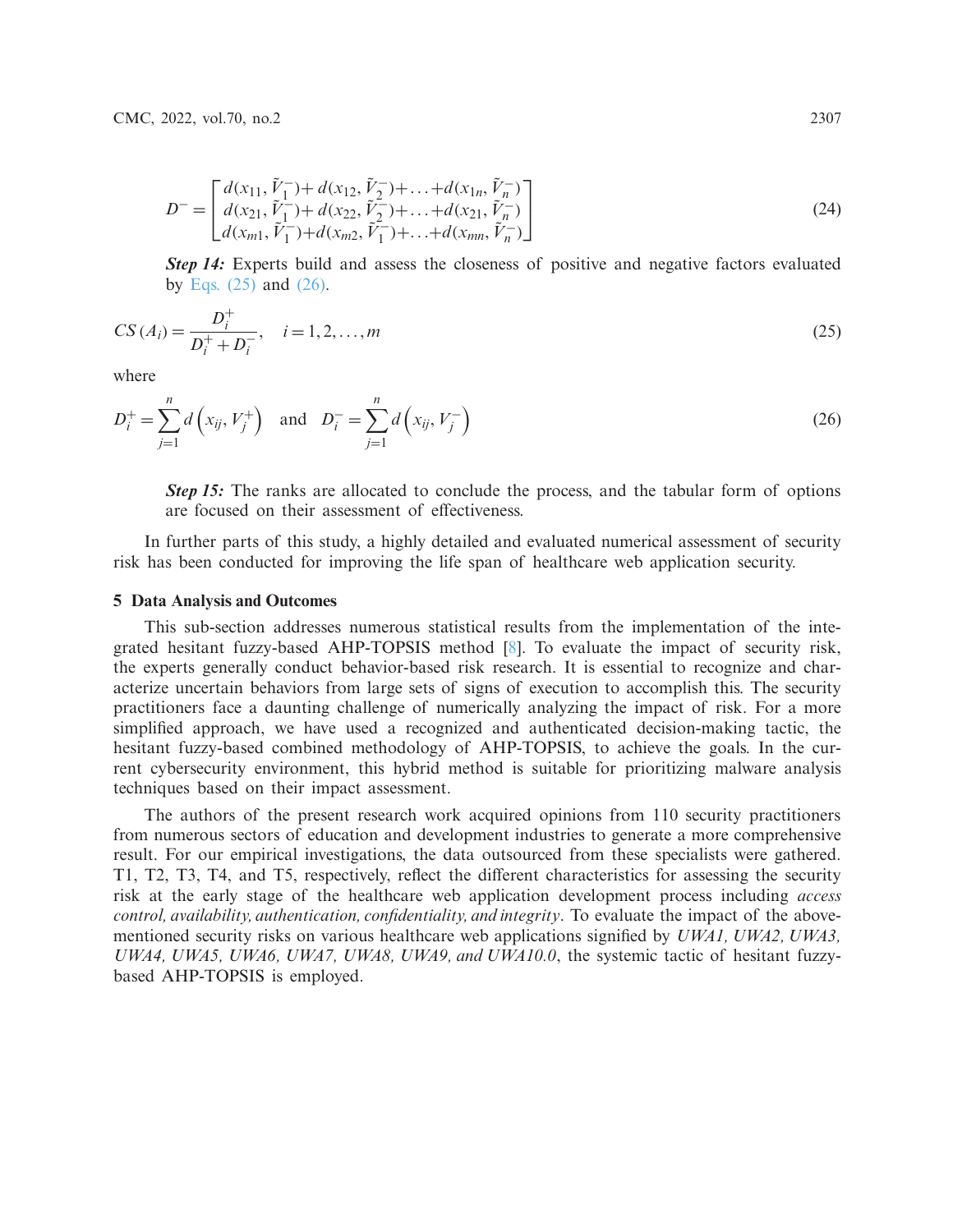As shown in [Tab. 3,](#page-11-0) the pair-wise comparative matrix of the characteristics at level 1 is built with the help of [\[8\]](#page-20-5). Likewise, with the help of [\[9](#page-20-6)], as displayed in [Tabs. 4–](#page-11-1)[7,](#page-13-0) the composite pairwise comparative matrix for level 2 has been gathered. In this research work, the authors adopted the alpha cut method for defuzzification process and [Tabs. 8–](#page-13-1)[12](#page-14-0) show the calculations and local weights of the characteristics. Further, final weights of the characteristics through the hierarchy are shown in [Tab. 13.](#page-14-1) In addition, [Tabs. 14](#page-15-0) and [15](#page-16-0) displays the description of the observations, the normalised fuzzy-decision matrix and weighted normalised fuzzy-decision matrix, respectively, with the help of terminology [\[16](#page-20-13)]. A combination to calculate the weight of the characteristic of each point is carried out to be more detailed. In addition, [Tab. 16](#page-18-0) and [Fig. 4](#page-18-1) show, with the aid of the hierarchy, the closeness coefficients at the desired level among the various alternatives and [\[9](#page-20-6)].

**Table 3:** Combined fuzzy based pair-wise comparison matrix at level 1

<span id="page-11-0"></span>

| Level 1 T1     |                 | T <sub>2</sub>  | T <sub>3</sub>  | T4              | T <sub>5</sub>  |
|----------------|-----------------|-----------------|-----------------|-----------------|-----------------|
| T <sub>1</sub> | 1.0000, 1.0000, | 0.0300, 0.0840, | 0.0320, 0.0720, | 0.0490, 0.1450, | 0.0790, 0.1980, |
|                | 1.0000, 1.0000  | 0.0970, 0.1900  | 0.1040, 0.3040  | 0.1940, 0.4810  | 0.2450, 0.7440  |
| T <sub>2</sub> |                 | 1.0000, 1.0000, | 0.1930, 0.2570, | 0.0660, 0.1240, | 0.1340, 0.2570, |
|                |                 | 1.0000, 1.0000  | 0.5810, 1.0000  | 0.4030, 0.4910  | 0.5810, 0.8400  |
| T <sub>3</sub> |                 |                 | 1.0000, 1.0000, | 0.2040, 0.2910, | 0.1410, 0.2910, |
|                |                 |                 | 1.0000, 1.0000  | 0.5350, 1.0000  | 0.3710, 0.6870  |
| T4             |                 |                 |                 | 1.0000, 1.0000, | 0.0830, 0.2010, |
|                |                 |                 |                 | 1.0000, 1.0000  | 0.3710, 0.4760  |
| T <sub>5</sub> |                 |                 |                 |                 | 1.0000, 1.0000, |
|                |                 |                 |                 |                 | 1.0000, 1.0000  |

<span id="page-11-1"></span>**Table 4:** Combined fuzzy based pair-wise comparison matrix at level 2 for confidentiality

|                 | T <sub>11</sub> | T12             | T <sub>13</sub>                |
|-----------------|-----------------|-----------------|--------------------------------|
| T <sub>11</sub> | 1.0000, 1.0000, | 0.0460, 0.1060, | 0.0790, 0.1820, 0.2630, 0.5700 |
|                 | 1.0000, 1.0000  | 0.1420, 0.3040  |                                |
| T <sub>12</sub> |                 | 1.0000, 1.0000, | 0.0410, 0.0840, 0.1040, 0.2220 |
|                 |                 | 1.0000, 1.0000  |                                |
| T <sub>13</sub> |                 |                 | 1.0000, 1.0000, 1.0000, 1.0000 |

**Table 5:** Combined fuzzy based pair-wise comparison matrix at level 2 for integrity

|     | T <sub>21</sub> | T <sub>22</sub> | T <sub>23</sub> | T <sub>24</sub> | T <sub>25</sub> | T <sub>26</sub> | T <sub>27</sub> | T <sub>28</sub> |
|-----|-----------------|-----------------|-----------------|-----------------|-----------------|-----------------|-----------------|-----------------|
| T21 | .0000.          | 0.0350.         | 0.0860.         | 0.1140.         | 0.0580.         | 0.0390,         | 0.0470.         | 0.1210.         |
|     | 1.0000,         | 0.0880.         | 0.1720.         | 0.2270.         | 0.1310.         | 0.0990.         | 0.1370.         | 0.2370,         |
|     | 1.0000,         | 0.1830.         | 0.3160.         | 0.4730.         | 0.2400.         | 0.1830.         | 0.2540.         | 0.5000.         |
|     | 1.0000          | 0.3420          | 0.6740          | 1.0000          | 0.4510          | 0.4510          | 0.3550          | 1.0000          |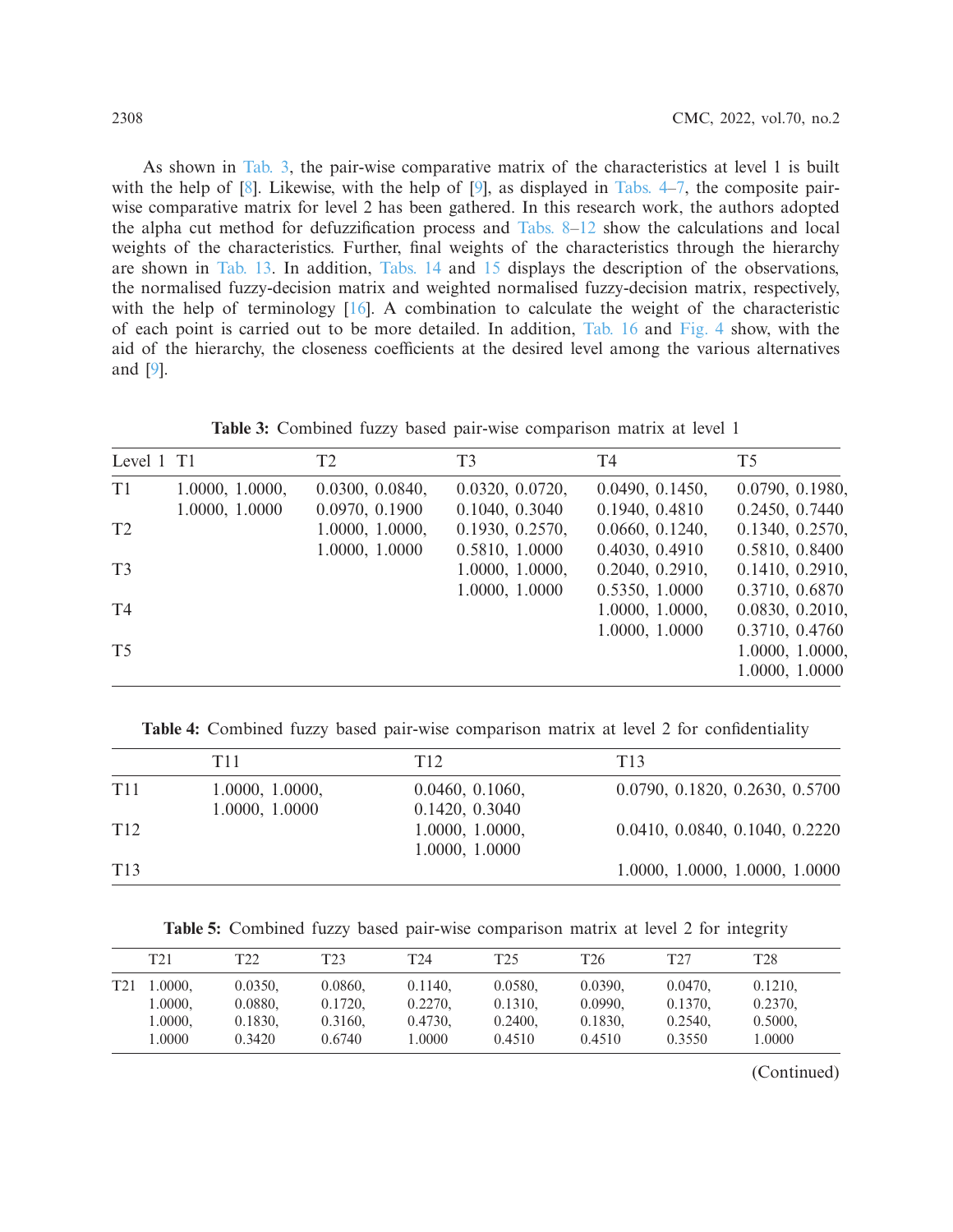| T <sub>21</sub> | T <sub>22</sub> | T <sub>23</sub> | T24     | T <sub>25</sub> | T <sub>26</sub> | T27     | T <sub>28</sub> |
|-----------------|-----------------|-----------------|---------|-----------------|-----------------|---------|-----------------|
| T <sub>22</sub> | 1.0000,         | 0.0920,         | 0.0310, | 0.1140,         | 0.0580,         | 0.1140, | 0.0500,         |
|                 | 1.0000,         | 0.1800,         | 0.0640, | 0.2270,         | 0.1310,         | 0.2270, | 0.0920,         |
|                 | 1.0000,         | 0.3340,         | 0.1290, | 0.4730,         | 0.2400,         | 0.4730, | 0.1930,         |
|                 | 1.0000          | 0.6990          | 0.2700  | 1.0000          | 0.4510          | 1.0000  | 0.4670          |
| T <sub>23</sub> |                 | 1.0000,         | 0.0580, | 0.0310,         | 0.0580,         | 0.0310, | 0.1140,         |
|                 |                 | 1.0000,         | 0.1310, | 0.0640,         | 0.1310,         | 0.0640, | 0.2270,         |
|                 |                 | 1.0000,         | 0.2400, | 0.1290,         | 0.2400,         | 0.1290, | 0.4730,         |
|                 |                 | 1.0000          | 0.4510  | 0.2700          | 0.4510          | 0.2700  | 1.0000          |
| T <sub>24</sub> |                 |                 | 1.0000, | 0.0390,         | 0.0310,         | 0.1140, | 0.1140,         |
|                 |                 |                 | 1.0000, | 0.0990,         | 0.0640,         | 0.2270, | 0.2270,         |
|                 |                 |                 | 1.0000, | 0.1830,         | 0.1290,         | 0.4730, | 0.4730,         |
|                 |                 |                 | 1.0000  | 0.4510          | 0.2700          | 1.0000  | 1.0000          |
| T <sub>25</sub> |                 |                 |         | 1.0000,         | 0.0390,         | 0.1140, | 0.0390,         |
|                 |                 |                 |         | 1.0000,         | 0.0990,         | 0.2270, | 0.0990,         |
|                 |                 |                 |         | 1.0000,         | 0.1830,         | 0.4730, | 0.1830,         |
|                 |                 |                 |         | 1.0000          | 0.4510          | 1.0000  | 0.4510          |
| T <sub>26</sub> |                 |                 |         |                 | 1.0000,         | 0.1140, | 0.0580,         |
|                 |                 |                 |         |                 | 1.0000,         | 0.2270, | 0.1310,         |
|                 |                 |                 |         |                 | 1.0000,         | 0.4730, | 0.2400,         |
|                 |                 |                 |         |                 | 1.0000          | 1.0000  | 0.4510          |
| T27             |                 |                 |         |                 |                 | 1.0000, | 0.1140,         |
|                 |                 |                 |         |                 |                 | 1.0000. | 0.2270,         |
|                 |                 |                 |         |                 |                 | 1.0000, | 0.4730,         |
|                 |                 |                 |         |                 |                 | 1.0000  | 1.0000          |
| <b>T28</b>      |                 |                 |         |                 |                 |         | 1.0000,         |
|                 |                 |                 |         |                 |                 |         | 1.0000,         |
|                 |                 |                 |         |                 |                 |         | 1.0000,         |
|                 |                 |                 |         |                 |                 |         | 1.0000          |
|                 |                 |                 |         |                 |                 |         |                 |

**Table 5:** Continued

**Table 6:** Combined fuzzy based pair-wise comparison matrix at level 2 for access control

|     | T41                               | T42                               | T43                               | T44                               |
|-----|-----------------------------------|-----------------------------------|-----------------------------------|-----------------------------------|
| T41 | 1.0000, 1.0000,<br>1.0000, 1.0000 | 0.3090, 0.4143,<br>0.8980, 1.5451 | 0.0142, 0.0439,<br>0.1275, 0.4697 | 0.0244, 0.0754,<br>0.2362, 0.8881 |
| T42 |                                   | 1.0000, 1.0000,                   | 0.1382, 0.2380,                   | 0.0127, 0.0348,                   |
| T43 |                                   | 1.0000, 1.0000                    | 0.6351, 0.6910<br>1.0000, 1.0000, | 0.0934, 0.3430<br>0.0244, 0.0754, |
| T44 |                                   |                                   | 1.0000, 1.0000                    | 0.2362, 0.8881<br>1.0000, 1.0000, |
|     |                                   |                                   |                                   | 1.0000, 1.0000                    |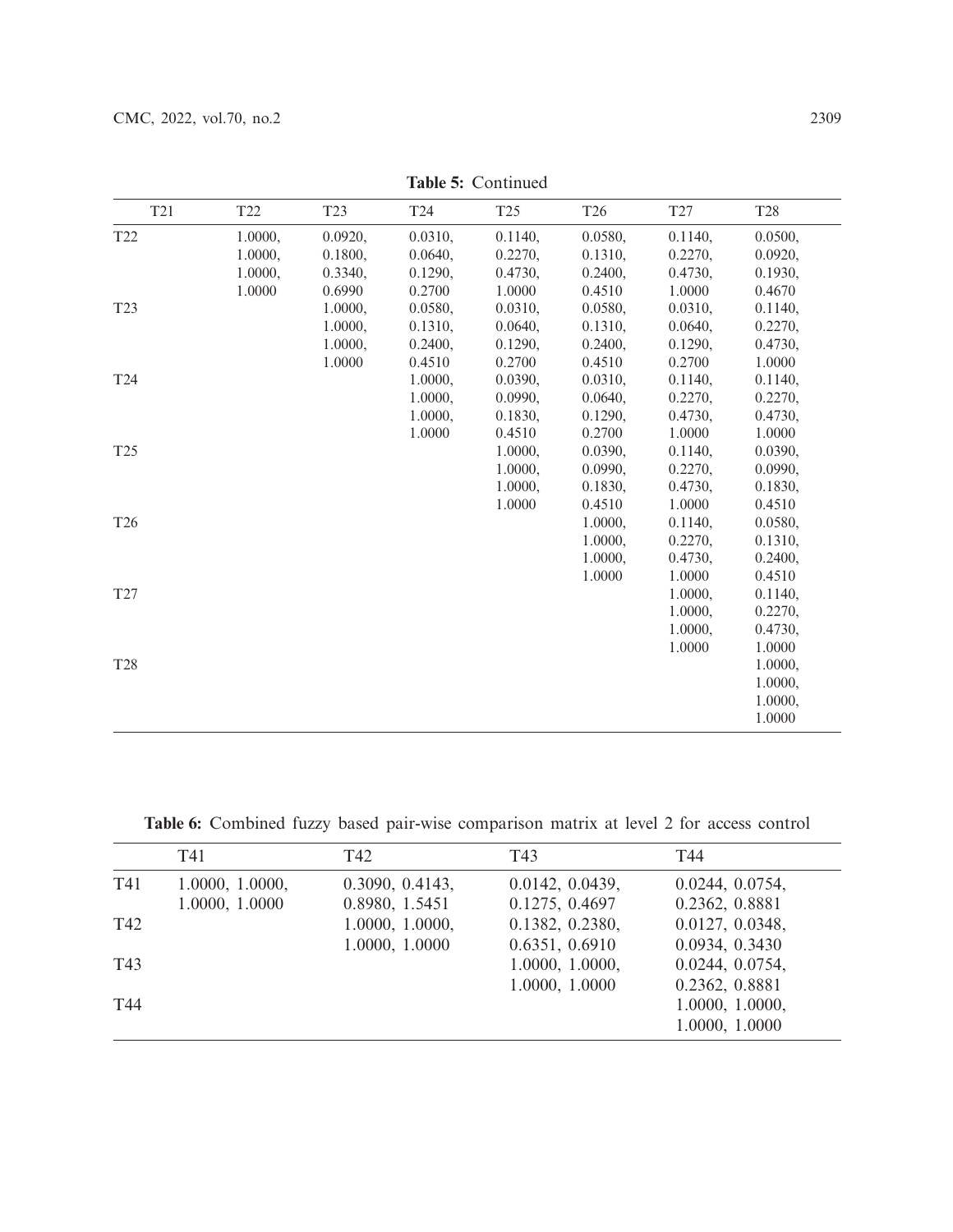<span id="page-13-0"></span>**Table 7:** Combined fuzzy based pair-wise comparison matrix at level 2 for authentication

|                 | T51             | T52                            |
|-----------------|-----------------|--------------------------------|
| T <sub>51</sub> | 1.0000, 1.0000, | 0.0093, 0.0348, 0.0871, 0.2936 |
|                 | 1.0000, 1.0000  |                                |
| T52             |                 | 1.0000, 1.0000, 1.0000, 1.0000 |

**Table 8:** Combined pair-wise comparison matrix and local weights at level 1

<span id="page-13-1"></span>

|                | T <sub>1</sub> | T <sub>2</sub> | T3     | T4     | T <sub>5</sub> | Weights          |
|----------------|----------------|----------------|--------|--------|----------------|------------------|
| T1             | 1.0000         | 0.2560         | 0.2057 | 0.2873 | 0.3933         | 0.0566           |
| T <sub>2</sub> | 3.9063         | 1.0000         | 0.2922 | 0.3125 | 0.2392         | 0.0788           |
| T <sub>3</sub> | 4.8615         | 3.4223         | 1.0000 | 0.2636 | 0.1140         | 0.1156           |
| T4             | 3.4807         | 3.2000         | 3.7936 | 1.0000 | 0.9015         | 0.1661           |
| T <sub>5</sub> | 2.5426         | 4.1806         | 8.7719 | 1.1093 | 1.0000         | 0.5829           |
|                |                |                |        |        |                | $C.R. = 0.05487$ |

**Table 9:** Combined pair-wise comparison matrix and local weights at level 2 for confidentiality

|                | T1     | ⊤ி     | T3     | Weights                     |
|----------------|--------|--------|--------|-----------------------------|
| T1             | 1.0000 | 0.1275 | 0.1741 | 0.0583                      |
| T <sub>2</sub> | 7.8431 | 1.0000 | 0.1301 | 0.2088                      |
| T <sub>3</sub> | 5.7438 | 7.6864 | 1.0000 | 0.7329<br>$C.R. = 0.003890$ |

**Table 10:** Combined pair-wise comparison matrix and local weights at level 2 for integrity

|                 | T21    | T <sub>22</sub> | T <sub>23</sub> | T24    | T25    | T <sub>26</sub> | T <sub>27</sub> | T <sub>28</sub> | Weights           |
|-----------------|--------|-----------------|-----------------|--------|--------|-----------------|-----------------|-----------------|-------------------|
| T21             | 1.0000 | 0.2560          | 0.2057          | 0.2873 | 0.3933 | 0.5207          | 1.1690          | 0.3430          | 0.0484            |
| T <sub>22</sub> | 3.9063 | 1.0000          | 0.6770          | 0.2560 | 0.2057 | 0.2873          | 0.3933          | 0.2150          | 0.0497            |
| T23             | 4.8615 | 1.4771          | 1.0000          | 0.2922 | 0.3125 | 0.2392          | 0.2636          | 0.1140          | 0.0566            |
| T <sub>24</sub> | 3.4807 | 3.9063          | 3.4223          | 1.0000 | 0.1064 | 0.1391          | 1.3511          | 0.7319          | 0.1005            |
| T <sub>25</sub> | 2.5426 | 4.8615          | 3.2000          | 9.3990 | 1.0000 | 0.7172          | 1.1028          | 0.4350          | 0.2070            |
| T <sub>26</sub> | 1.9205 | 3.4807          | 4.1806          | 7.1891 | 1.3943 | 1.0000          | 2.3852          | 1.0473          | 0.2204            |
| T27             | 0.8554 | 2.5426          | 3.7936          | 0.7401 | 0.9068 | 0.4193          | 1.0000          | 0.2621          | 0.0893            |
| <b>T28</b>      | 2.9155 | 4.6512          | 8.7719          | 1.3663 | 2.2989 | 0.9548          | 3.8153          | 1.0000          | 0.2281            |
|                 |        |                 |                 |        |        |                 |                 |                 | $C.R. = 0.045895$ |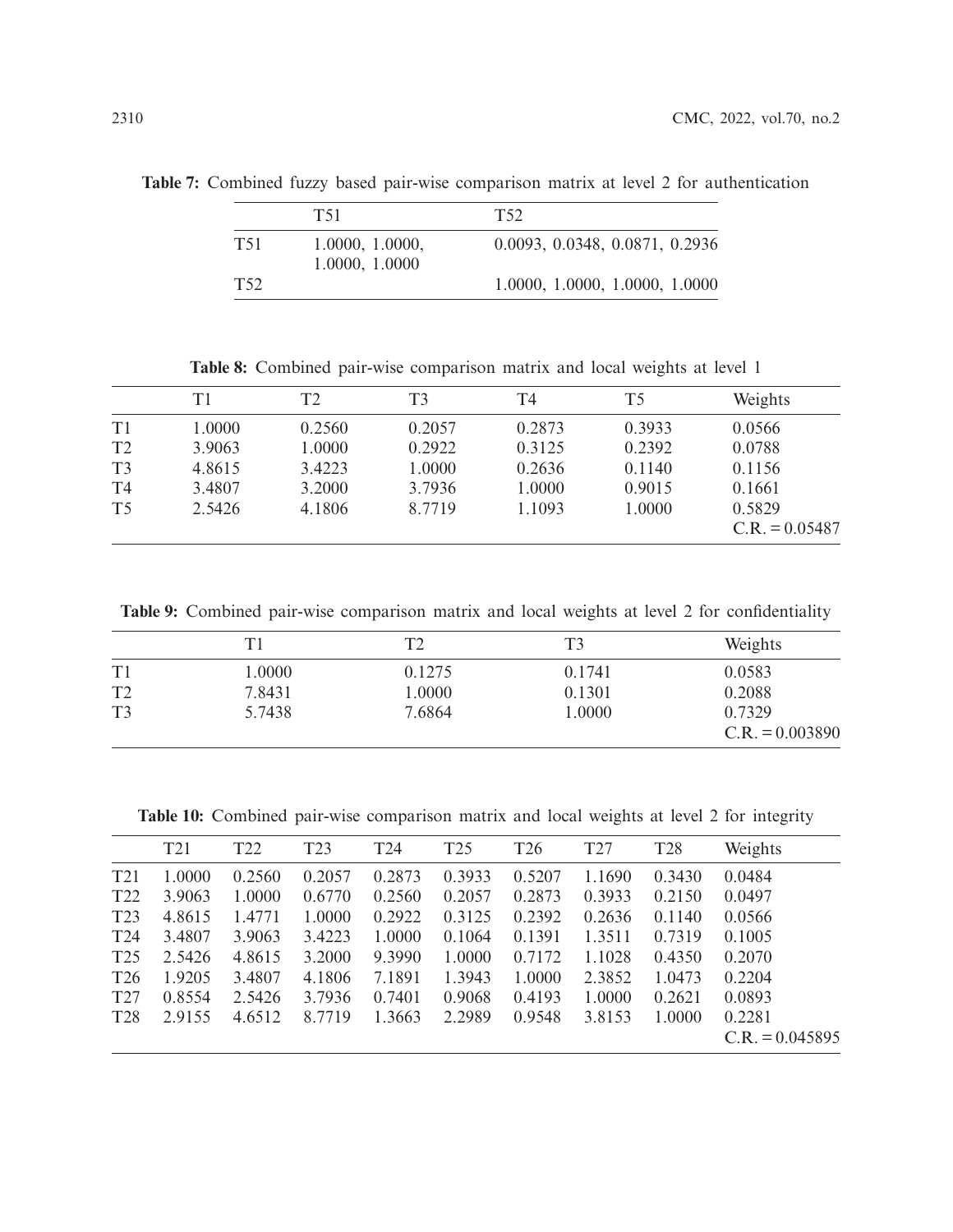|     | T41    | T42    | T43    | T44    | Weights         |
|-----|--------|--------|--------|--------|-----------------|
| T41 | 1.0000 | 0.1392 | 0.1933 | 0.1078 | 0.0320          |
| T42 | 7.1839 | 1.0000 | 0.1922 | 0.1621 | 0.0972          |
| T43 | 5.1733 | 5.2029 | 1.0000 | 0.1113 | 0.1927          |
| T44 | 9.2764 | 6.1690 | 8.9847 | 1.0000 | 0.6781          |
|     |        |        |        |        | $CR = 0.017850$ |

**Table 11:** Combined pair-wise comparison matrix and local weights at level 2 for availability

<span id="page-14-0"></span>**Table 12:** Combined pair-wise comparison matrix and local weights at level 2 for access control

|                 | T <sub>51</sub> | T <sub>52</sub> | Weights                  |
|-----------------|-----------------|-----------------|--------------------------|
| <b>T51</b>      | $0000$ .        | 0.6261          | 0.3850                   |
| T <sub>52</sub> | 1.5972          | 1.0000          | 0.6150<br>$CR = 0.00000$ |

**Table 13:** Global weights through the hierarchy

<span id="page-14-1"></span>

| Attributes at<br>level 1 | Independent<br>weights at<br>Level 1 | Attributes at<br>level 2 | Independent<br>weights at<br>level 2 | Dependent<br>weights at<br>level 2 |
|--------------------------|--------------------------------------|--------------------------|--------------------------------------|------------------------------------|
| T1                       | 0.0566                               | <b>T11</b>               | 0.0583                               | 0.0032998                          |
|                          |                                      | T <sub>12</sub>          | 0.2088                               | 0.0118181                          |
|                          |                                      | T13                      | 0.7329                               | 0.0414821                          |
| T <sub>2</sub>           | 0.0788                               | T <sub>21</sub>          | 0.0484                               | 0.0038139                          |
|                          |                                      | T <sub>22</sub>          | 0.0497                               | 0.0039164                          |
|                          |                                      | T <sub>23</sub>          | 0.0566                               | 0.0044601                          |
|                          |                                      | T24                      | 0.1005                               | 0.0079194                          |
|                          |                                      | T <sub>25</sub>          | 0.2070                               | 0.0163116                          |
|                          |                                      | T <sub>26</sub>          | 0.2204                               | 0.0173675                          |
|                          |                                      | T <sub>27</sub>          | 0.0893                               | 0.0070368                          |
|                          |                                      | <b>T28</b>               | 0.2281                               | 0.0179743                          |
| T <sub>3</sub>           | 0.1156                               | <b>T31</b>               |                                      | 0.1156000                          |
| T <sub>4</sub>           | 0.1661                               | T41                      | 0.0320                               | 0.0053152                          |
|                          |                                      | T42                      | 0.0972                               | 0.0161449                          |
|                          |                                      | T43                      | 0.1927                               | 0.0320075                          |
|                          |                                      | T44                      | 0.6781                               | 0.1126324                          |
| T <sub>5</sub>           | 0.5829                               | T <sub>51</sub>          | 0.3850                               | 0.2244165                          |
|                          |                                      | T <sub>52</sub>          | 0.6150                               | 0.3584835                          |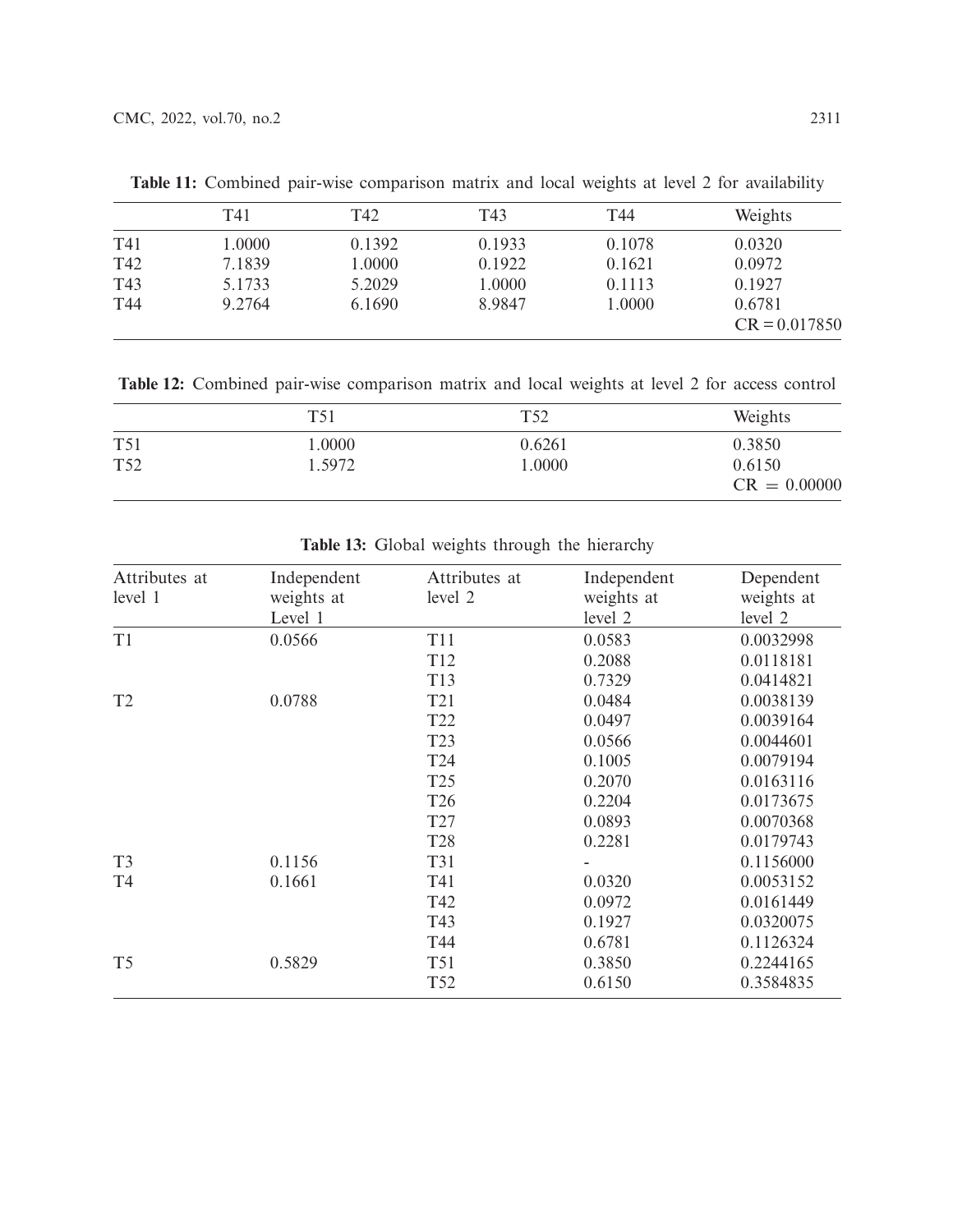<span id="page-15-0"></span>

|                 | UWA1    | UWA2    | UWA3    | UWA4    | UWA5    | UWA6    | UWA7    | UWA8    | UWA9    | UWA10   |
|-----------------|---------|---------|---------|---------|---------|---------|---------|---------|---------|---------|
| T11             | 2.8200, | 1.5500, | 1.4500, | 2.8200, | 1.5500, | 1.4500, | 2.4500, | 1.5500, | 1.4500, | 1.6400, |
|                 | 4.6400, | 3.1800, | 3.1800, | 4.6400, | 3.1800, | 3.1800, | 4.2700, | 3.1800, | 3.1800, | 3.5500, |
|                 | 6.6400, | 5.1800, | 5.1800, | 6.6400, | 5.1800, | 5.1800, | 6.2700, | 5.1800, | 5.1800, | 5.5500, |
|                 | 8.7200  | 6.7200  | 7.7200  | 8.7200  | 6.7200  | 7.7200  | 8.6200  | 6.7200  | 7.7200  | 6.7300  |
| T <sub>12</sub> | 2.9100, | 1.4500, | 1.1800, | 2.9100, | 1.4500, | 1.1800, | 2.0900, | 1.4500, | 1.1800, | 2.5500, |
|                 | 4.6400, | 3.0000, | 2.8200, | 4.6400, | 3.0000, | 2.8200, | 3.7300, | 3.0000, | 2.8200, | 4.4500, |
|                 | 6.0000, | 4.9100, | 4.8200, | 6.0000, | 4.9100, | 4.8200, | 5.7300, | 4.9100, | 4.8200, | 6.4500, |
|                 | 6.4500  | 5.4500  | 6.4500  | 6.4500  | 5.4500  | 6.4500  | 6.4500  | 5.4500  | 6.4500  | 7.8400  |
| T <sub>13</sub> | 2.8200, | 1.5500, | 1.4500, | 2.4500, | 1.5500, | 2.8200, | 1.5500, | 1.4500, | 2.4500, | 1.5500, |
|                 | 4.6400, | 3.1800, | 3.1800, | 4.2700, | 3.1800, | 4.6400, | 3.1800, | 3.1800, | 4.2700, | 3.1800, |
|                 | 6.6400, | 5.1800, | 5.1800, | 6.2700, | 5.1800, | 6.6400, | 5.1800, | 5.1800, | 6.2700, | 5.1800, |
|                 | 8.7200  | 6.7200  | 7.7200  | 8.6200  | 6.7200  | 8.7200  | 6.7200  | 7.7200  | 8.6200  | 6.7200  |
| T <sub>21</sub> | 2.9100, | 1.4500, | 1.1800, | 2.0900, | 1.4500, | 2.9100, | 1.4500, | 1.1800, | 2.0900, | 1.4500, |
|                 | 4.6400, | 3.0000, | 2.8200, | 3.7300, | 3.0000, | 4.6400, | 3.0000, | 2.8200, | 3.7300, | 3.0000, |
|                 | 6.0000, | 4.9100, | 4.8200, | 5.7300, | 4.9100, | 6.0000, | 4.9100, | 4.8200, | 5.7300, | 4.9100, |
|                 | 6.4500  | 5.4500  | 6.4500  | 6.4500  | 5.4500  | 6.4500  | 5.4500  | 6.4500  | 6.4500  | 5.4500  |
| T22             | 3.1800, | 1.4500, | 0.8200, | 3.0000, | 1.4500, | 3.1800, | 1.4500, | 0.8200, | 3.0000, | 1.4500, |
|                 | 5.1800, | 3.0700, | 2.2700, | 4.8200, | 3.0700, | 5.1800, | 3.0700, | 2.2700, | 4.8200, | 3.0700, |
|                 | 7.1000, | 4.9100, | 4.2700, | 6.8200, | 4.9100, | 7.1000, | 4.9100, | 4.2700, | 6.8200, | 4.9100, |
|                 | 8.6500  | 5.6500  | 6.6500  | 7.6500  | 5.6500  | 8.6500  | 5.6500  | 6.6500  | 7.6500  | 5.6500  |
| T <sub>23</sub> | 1.1800, | 2.9100, | 1.4500, | 1.1800, | 2.0900, | 1.1800, | 2.9100, | 1.4500, | 1.1800, | 2.0900, |
|                 | 2.8200, | 4.6400, | 3.0000, | 2.8200, | 3.7300, | 2.8200, | 4.6400, | 3.0000, | 2.8200, | 3.7300, |
|                 | 4.8200, | 6.0000, | 4.9100, | 4.8200, | 5.7300, | 4.8200, | 6.0000, | 4.9100, | 4.8200, | 5.7300, |
|                 | 6.4500  | 6.4500  | 5.4500  | 6.4500  | 6.4500  | 6.4500  | 6.4500  | 5.4500  | 6.4500  | 6.4500  |
| T24             | 1.4500, | 2.4500, | 1.5500, | 2.8200, | 1.5500, | 1.4500, | 2.4500, | 1.5500, | 2.8200, | 1.5500, |
|                 | 3.1800, | 4.2700, | 3.1800, | 4.6400, | 3.1800, | 3.1800, | 4.2700, | 3.1800, | 4.6400, | 3.1800, |
|                 | 5.1800, | 6.2700, | 5.1800, | 6.6400, | 5.1800, | 5.1800, | 6.2700, | 5.1800, | 6.6400, | 5.1800, |
|                 | 7.7200  | 8.6200  | 6.7200  | 8.7200  | 6.7200  | 7.7200  | 8.6200  | 6.7200  | 8.7200  | 6.7200  |
| T <sub>25</sub> | 1.1800, | 2.9100, | 1.4500, | 1.1800, | 2.0900, | 1.1800, | 2.9100, | 1.4500, | 1.1800, | 2.0900, |
|                 | 2.8200, | 4.6400, | 3.0000, | 2.8200, | 3.7300, | 2.8200, | 4.6400, | 3.0000, | 2.8200, | 3.7300, |
|                 | 4.8200, | 6.0000, | 4.9100, | 4.8200, | 5.7300, | 4.8200, | 6.0000, | 4.9100, | 4.8200, | 5.7300, |
|                 | 6.4500  | 6.4500  | 5.4500  | 6.4500  | 6.4500  | 6.4500  | 6.4500  | 5.4500  | 6.4500  | 6.4500  |
| T <sub>26</sub> | 1.4500, | 2.4500, | 1.5500, | 2.8200, | 1.5500, | 1.4500, | 2.4500, | 1.5500, | 2.8200, | 1.5500, |
|                 | 3.1800, | 4.2700, | 3.1800, | 4.6400, | 3.1800, | 3.1800, | 4.2700, | 3.1800, | 4.6400, | 3.1800, |
|                 | 5.1800, | 6.2700, | 5.1800, | 6.6400, | 5.1800, | 5.1800, | 6.2700, | 5.1800, | 6.6400, | 5.1800, |
|                 | 7.7200  | 8.6200  | 6.7200  | 8.7200  | 6.7200  | 7.7200  | 8.6200  | 6.7200  | 8.7200  | 6.7200  |
| T <sub>27</sub> | 1.1800, | 2.0900, | 1.4500, | 2.9100, | 1.4500, | 1.1800, | 2.0900, | 1.4500, | 2.9100, | 1.4500, |
|                 | 2.8200, | 3.7300, | 3.0000, | 4.6400, | 3.0000, | 2.8200, | 3.7300, | 3.0000, | 4.6400, | 3.0000, |
|                 | 4.8200. | 5.7300, | 4.9100, | 6.0000, | 4.9100, | 4.8200, | 5.7300, | 4.9100, | 6.0000, | 4.9100, |
|                 | 6.4500  | 6.4500  | 5.4500  | 6.4500  | 5.4500  | 6.4500  | 6.4500  | 5.4500  | 6.4500  | 5.4500  |
| T <sub>28</sub> | 1.1800, | 2.9100, | 1.4500, | 1.1800, | 2.0900, | 1.1800, | 2.9100, | 1.4500, | 1.1800, | 2.0900, |
|                 | 2.8200, | 4.6400, | 3.0000, | 2.8200, | 3.7300, | 2.8200, | 4.6400, | 3.0000, | 2.8200, | 3.7300, |
|                 | 4.8200, | 6.0000, | 4.9100, | 4.8200, | 5.7300, | 4.8200, | 6.0000, | 4.9100, | 4.8200, | 5.7300, |
|                 | 6.4500  | 6.4500  | 5.4500  | 6.4500  | 6.4500  | 6.4500  | 6.4500  | 5.4500  | 6.4500  | 6.4500  |
| T31             | 1.4500, | 2.4500, | 1.5500, | 2.8200, | 1.5500, | 1.4500, | 2.4500, | 1.5500, | 2.8200, | 1.5500, |
|                 | 3.1800, | 4.2700, | 3.1800, | 4.6400, | 3.1800, | 3.1800, | 4.2700, | 3.1800, | 4.6400, | 3.1800, |
|                 | 5.1800, | 6.2700, | 5.1800, | 6.6400, | 5.1800, | 5.1800, | 6.2700, | 5.1800, | 6.6400, | 5.1800, |
|                 | 7.7200  | 8.6200  | 6.7200  | 8.7200  | 6.7200  | 7.7200  | 8.6200  | 6.7200  | 8.7200  | 6.7200  |
|                 |         |         |         |         |         |         |         |         |         |         |

**Table 14:** Subjective cognition results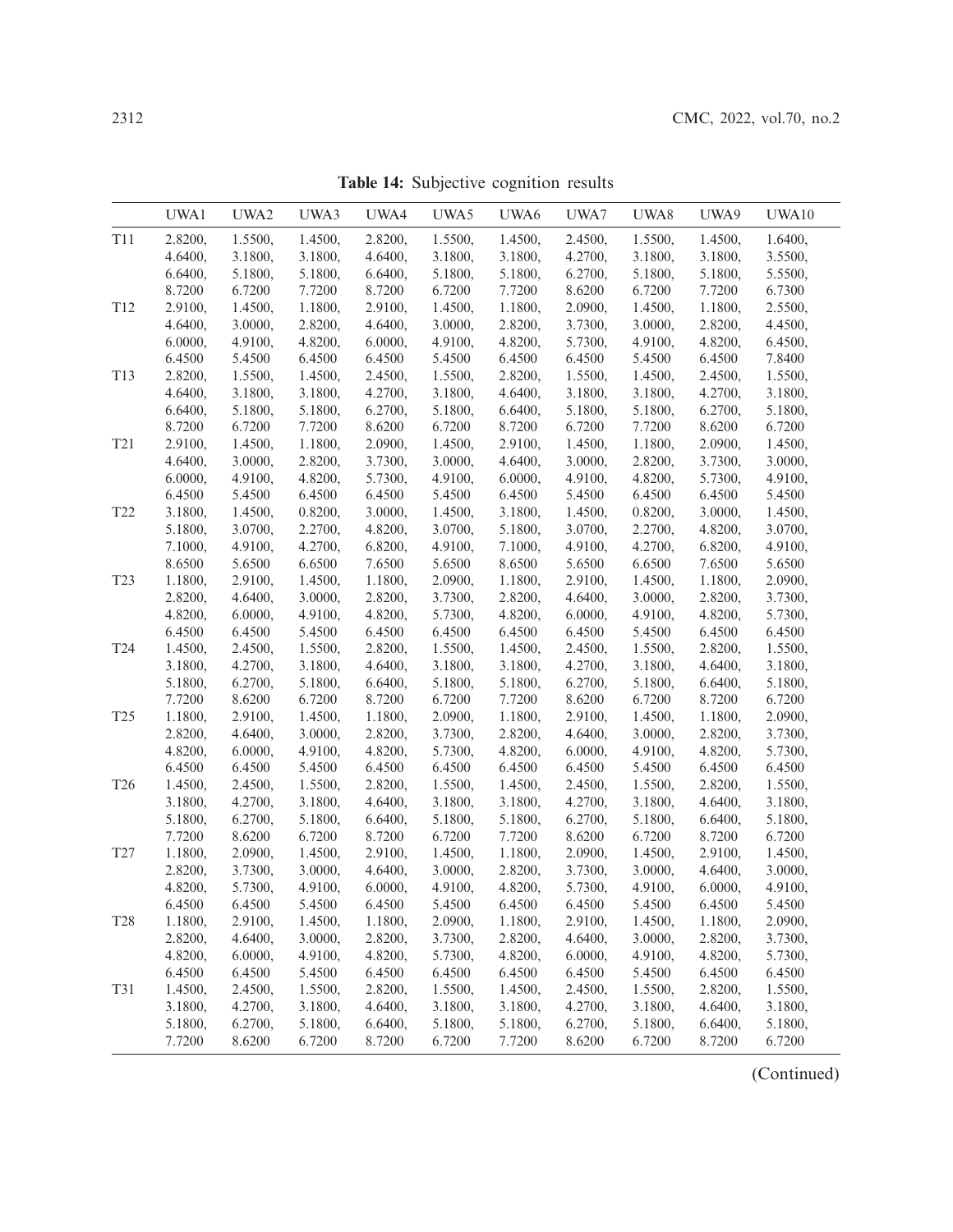|                 | UWA1    | UWA2    | UWA3    | UWA4    | UWA5    | UWA6    | UWA7    | UWA8    | UWA9    | UWA10   |
|-----------------|---------|---------|---------|---------|---------|---------|---------|---------|---------|---------|
| T41             | 1.1800, | 2.0900, | 1.4500, | 2.9100, | 1.4500, | 1.1800, | 2.0900, | 1.4500, | 2.9100, | 1.4500, |
|                 | 2.8200, | 3.7300, | 3.0000, | 4.6400, | 3.0000, | 2.8200, | 3.7300, | 3.0000, | 4.6400. | 3.0000, |
|                 | 4.8200, | 5.7300, | 4.9100, | 6.0000, | 4.9100, | 4.8200, | 5.7300, | 4.9100, | 6.0000, | 4.9100, |
|                 | 6.4500  | 6.4500  | 5.4500  | 6.4500  | 5.4500  | 6.4500  | 6.4500  | 5.4500  | 6.4500  | 5.4500  |
| T42             | 1.5500, | 2.8200, | 1.5500, | 1.4500, | 1.5500, | 2.8200, | 1.5500, | 1.4500, | 2.4500, | 1.5500, |
|                 | 3.1800, | 4.6400, | 3.1800, | 3.1800, | 3.1800, | 4.6400, | 3.1800, | 3.1800, | 4.2700, | 3.1800, |
|                 | 5.1800, | 6.6400, | 5.1800, | 5.1800, | 5.1800, | 6.6400, | 5.1800, | 5.1800, | 6.2700, | 5.1800, |
|                 | 6.7200  | 8.7200  | 6.7200  | 7.7200  | 6.7200  | 8.7200  | 6.7200  | 7.7200  | 8.6200  | 6.7200  |
| T43             | 1.4500, | 2.9100, | 1.4500, | 1.1800, | 1.4500, | 2.9100, | 1.4500, | 1.1800, | 2.0900, | 1.4500, |
|                 | 3.0000, | 4.6400, | 3.0000, | 2.8200, | 3.0000, | 4.6400, | 3.0000, | 2.8200, | 3.7300, | 3.0000, |
|                 | 4.9100, | 6.0000, | 4.9100, | 4.8200, | 4.9100, | 6.0000, | 4.9100, | 4.8200, | 5.7300, | 4.9100, |
|                 | 5.4500  | 6.4500  | 5.4500  | 6.4500  | 5.4500  | 6.4500  | 5.4500  | 6.4500  | 6.4500  | 5.4500  |
| T44             | 1.4500, | 1.1800, | 2.0900, | 1.1800, | 1.4500, | 1.1800, | 2.0900, | 1.1800, | 2.9100, | 1.4500, |
|                 | 3.0000, | 2.8200, | 3.7300, | 2.8200, | 3.0000, | 2.8200, | 3.7300, | 2.8200, | 4.6400, | 3.0000, |
|                 | 4.9100, | 4.8200, | 5.7300, | 4.8200, | 4.9100, | 4.8200, | 5.7300, | 4.8200, | 6.0000, | 4.9100, |
|                 | 5.4500  | 6.4500  | 6.4500  | 6.4500  | 5.4500  | 6.4500  | 6.4500  | 6.4500  | 6.4500  | 5.4500  |
| T <sub>51</sub> | 1.5500, | 2.8200, | 1.5500, | 1.4500, | 2.4500, | 1.5500, | 2.8200, | 1.4500, | 2.4500, | 1.5500, |
|                 | 3.1800, | 4.6400, | 3.1800, | 3.1800, | 4.2700, | 3.1800, | 4.6400, | 3.1800, | 4.2700, | 3.1800, |
|                 | 5.1800, | 6.6400, | 5.1800, | 5.1800, | 6.2700, | 5.1800, | 6.6400, | 5.1800, | 6.2700, | 5.1800, |
|                 | 6.7200  | 8.7200  | 6.7200  | 7.7200  | 8.6200  | 6.7200  | 8.7200  | 7.7200  | 8.6200  | 6.7200  |
| T <sub>52</sub> | 1.4500, | 2.9100, | 1.4500, | 1.1800, | 2.0900, | 1.4500, | 2.9100, | 1.6400, | 1.6400, | 3.9100, |
|                 | 3.0000, | 4.6400, | 3.0000, | 2.8200, | 3.7300, | 3.0000, | 4.6400, | 3.5500, | 3.5500, | 5.9100, |
|                 | 4.9100, | 6.0000. | 4.9100, | 4.8200, | 5.7300, | 4.9100, | 6.0000, | 5.5500, | 5.5500, | 7.9100, |
|                 | 5.4500  | 6.4500  | 5.4500  | 6.4500  | 6.4500  | 5.4500  | 6.4500  | 6.7300  | 6.7300  | 8.7300  |
|                 |         |         |         |         |         |         |         |         |         |         |

**Table 14:** Continued

**Table 15:** The weighted normalized fuzzy-decision matrix

<span id="page-16-0"></span>

|                 | UWA1    | UWA <sub>2</sub> | UWA3    | UWA4       | UWA5       | UWA6    | UWA7       | UWA8       | UWA9       | <b>UWA10</b> |  |
|-----------------|---------|------------------|---------|------------|------------|---------|------------|------------|------------|--------------|--|
| T <sub>11</sub> | 0.1480. | 0.1420,          | 0.0570. | $0.0555$ , | 0.1420,    | 0.0570, | $0.0555$ . | $0.0555$ , | 0.1420.    | 0.0570,      |  |
|                 | 0.1891. | 0.1790.          | 0.0850, | 0.0870.    | 0.1790.    | 0.0850. | 0.0870.    | 0.0870.    | 0.1790.    | 0.0850.      |  |
|                 | 0.2060, | 0.1980,          | 0.1080, | 0.1040,    | 0.1980,    | 0.1080, | 0.1040,    | 0.1040,    | 0.1980,    | 0.1080.      |  |
|                 | 0.2240  | 0.2190           | 0.1310  | 0.1220     | 0.2190     | 0.1310  | 0.1220     | 0.1220     | 0.2190     | 0.1310       |  |
| T <sub>12</sub> | 0.1420, | 0.1480.          | 0.0344, | 0.0470.    | 0.1330.    | 0.1480. | $0.0344$ , | 0.0470,    | 0.1330.    | 0.1480,      |  |
|                 | 0.1790, | 0.1891,          | 0.0570, | 0.0740.    | 0.1680.    | 0.1891, | 0.0570.    | 0.0740.    | 0.1680.    | 0.1891.      |  |
|                 | 0.1980, | 0.2060.          | 0.0820, | 0.0920,    | 0.1840,    | 0.2060, | 0.0820.    | 0.0920,    | 0.1840,    | 0.2060,      |  |
|                 | 0.2190  | 0.2240           | 0.1100  | 0.1120     | 0.2080     | 0.2240  | 0.1100     | 0.1120     | 0.2080     | 0.2240       |  |
| T <sub>13</sub> | 0.1420, | 0.0570,          | 0.1330, | 0.0371,    | 0.0320,    | 0.0320, | 0.0371,    | $0.0371$ , | 0.0320,    | 0.0320,      |  |
|                 | 0.1790. | 0.0850.          | 0.1680. | $0.0616$ , | $0.0530$ , | 0.0470. | 0.0616.    | $0.0616$ , | $0.0530$ , | 0.0470.      |  |
|                 | 0.1980, | 0.1080,          | 0.1840, | 0.0790.    | $0.0720$ , | 0.0530, | 0.0790.    | 0.0790.    | $0.0720$ , | 0.0530.      |  |
|                 | 0.2190  | 0.1310           | 0.2080  | 0.1100     | 0.0980     | 0.0630  | 0.1100     | 0.1100     | 0.0980     | 0.0630       |  |
| T <sub>21</sub> | 0.1330, | $0.0371$ ,       | 0.1480, | $0.0344$ , | 0.0470.    | 0.1330, | 0.0371,    | 0.0344,    | 0.0470.    | 0.1330,      |  |
|                 | 0.1680. | $0.0616$ ,       | 0.1891, | $0.0570$ , | 0.0740.    | 0.1680. | $0.0616$ , | 0.0570.    | 0.0740.    | 0.1680.      |  |
|                 | 0.1840. | 0.0790.          | 0.2060, | 0.0820.    | 0.0920.    | 0.1840. | 0.0790.    | 0.0820,    | 0.0920.    | 0.1840,      |  |
|                 | 0.2080  | 0.1100           | 0.2240  | 0.1100     | 0.1120     | 0.2080  | 0.1100     | 0.1100     | 0.1120     | 0.2080       |  |
|                 |         |                  |         |            |            |         |            |            |            |              |  |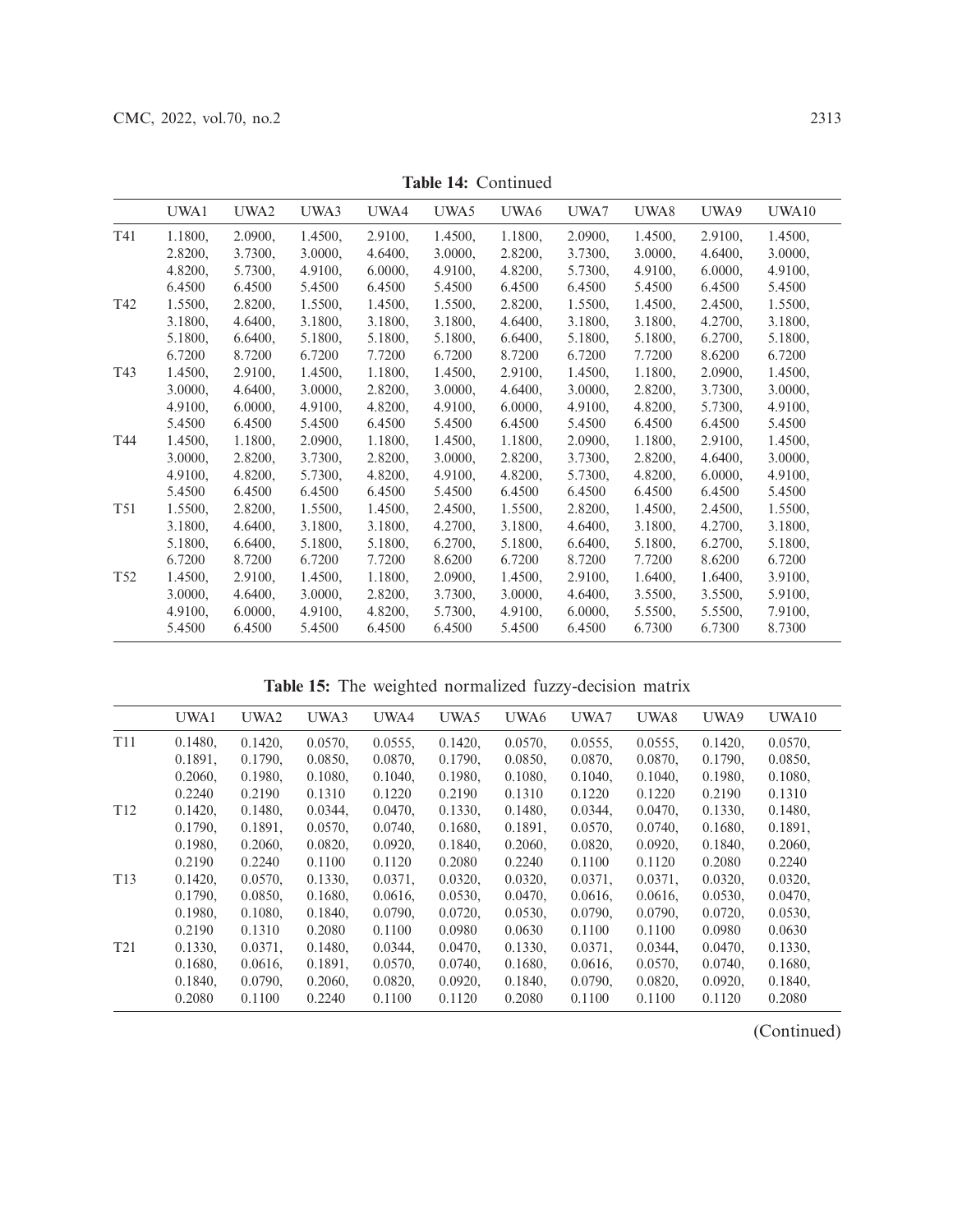**Table 15:** Continued

|                 | UWA1    | UWA2       | UWA3    | UWA4    | UWA5    | UWA6    | UWA7       | UWA8    | UWA9    | UWA10      |
|-----------------|---------|------------|---------|---------|---------|---------|------------|---------|---------|------------|
| T <sub>22</sub> | 0.0090, | 0.0630,    | 0.1420, | 0.0570, | 0.0555, | 0.1480, | 0.0344,    | 0.0570, | 0.0555, | 0.1480,    |
|                 | 0.0230, | 0.0979,    | 0.1790, | 0.0850, | 0.0870, | 0.1891, | 0.0570,    | 0.0850, | 0.0870, | 0.1891,    |
|                 | 0.0450, | 0.1140,    | 0.1980, | 0.1080, | 0.1040, | 0.2060, | 0.0820,    | 0.1080, | 0.1040, | 0.2060,    |
|                 | 0.0590  | 0.1310     | 0.2190  | 0.1310  | 0.1220  | 0.2240  | $0.1100\,$ | 0.1310  | 0.1220  | 0.2240     |
| T <sub>23</sub> | 0.0100, | 0.1330,    | 0.0371, | 0.0320, | 0.0320, | 0.1330, | 0.0371,    | 0.0320, | 0.0320, | 0.1330,    |
|                 | 0.0150, | 0.1680,    | 0.0616, | 0.0530, | 0.0470, | 0.1680, | 0.0616,    | 0.0530, | 0.0470, | 0.1680,    |
|                 | 0.0160, | 0.1840,    | 0.0790, | 0.0720, | 0.0530, | 0.1840, | 0.0790,    | 0.0720, | 0.0530, | 0.1840,    |
|                 | 0.0200  | 0.2080     | 0.1100  | 0.0980  | 0.0630  | 0.2080  | 0.1100     | 0.0980  | 0.0630  | 0.2080     |
| T24             | 0.0173, | 0.1480,    | 0.0344, | 0.0470, | 0.0434, | 0.1480, | 0.0344,    | 0.0470, | 0.1330, | 0.0371,    |
|                 | 0.0233, | 0.1891,    | 0.0570, | 0.0740, | 0.0510, | 0.1891, | 0.0570,    | 0.0740, | 0.1680, | 0.0616,    |
|                 | 0.0250, | 0.2060,    | 0.0820, | 0.0920, | 0.0660, | 0.2060, | 0.0820,    | 0.0920, | 0.1840, | 0.0790,    |
|                 | 0.0270  | 0.2240     | 0.1100  | 0.1120  | 0.0690  | 0.2240  | 0.1100     | 0.1120  | 0.2080  | 0.1100     |
| T <sub>25</sub> | 0.0854, | 0.1420,    | 0.0570, | 0.0555, | 0.0428, | 0.1420, | 0.0570,    | 0.0555, | 0.1480, | 0.0344,    |
|                 | 0.0930, | 0.1790,    | 0.0850, | 0.0870, | 0.0590, | 0.1790, | 0.0850,    | 0.0870, | 0.1891, | 0.0570,    |
|                 | 0.0930, | 0.1980,    | 0.1080, | 0.1040, | 0.0640, | 0.1980, | 0.1080,    | 0.1040, | 0.2060, | 0.0820,    |
|                 | 0.0986  | 0.2190     | 0.1310  | 0.1220  | 0.0680  | 0.2190  | 0.1310     | 0.1220  | 0.2240  | 0.1100     |
| T <sub>26</sub> | 0.1330, | 0.1480,    | 0.0344, | 0.0470, | 0.1480, | 0.0344, | 0.0371,    | 0.0320, | 0.0320, | 0.1420,    |
|                 | 0.1680, | 0.1891,    | 0.0570, | 0.0740, | 0.1891, | 0.0570, | 0.0616,    | 0.0530, | 0.0470, | 0.1790,    |
|                 | 0.1840, | 0.2060,    | 0.0820, | 0.0920, | 0.2060, | 0.0820, | 0.0790,    | 0.0720, | 0.0530, | 0.1980,    |
|                 | 0.2080  | 0.2240     | 0.1100  | 0.1120  | 0.2240  | 0.1100  | 0.1100     | 0.0980  | 0.0630  | 0.2190     |
| T <sub>27</sub> | 0.1480, | 0.1420,    | 0.0570, | 0.0555, | 0.1420, | 0.0570, | 0.0344,    | 0.0470, | 0.1330, | 0.0371,    |
|                 | 0.1891, | 0.1790,    | 0.0850, | 0.0870, | 0.1790, | 0.0850, | 0.0570,    | 0.0740, | 0.1680, | $0.0616$ , |
|                 | 0.2060, | 0.1980,    | 0.1080, | 0.1040, | 0.1980, | 0.1080, | 0.0820,    | 0.0920, | 0.1840, | 0.0790,    |
|                 | 0.2240  | 0.2190     | 0.1310  | 0.1220  | 0.2190  | 0.1310  | 0.1100     | 0.1120  | 0.2080  | 0.1100     |
| <b>T28</b>      | 0.1420, | 0.1480,    | 0.0344, | 0.0470, | 0.1330, | 0.1480, | 0.0344,    | 0.0470, | 0.1330, | 0.1480,    |
|                 | 0.1790, | 0.1891,    | 0.0570, | 0.0740, | 0.1680, | 0.1891, | 0.0570,    | 0.0740, | 0.1680, | 0.1891,    |
|                 | 0.1980, | 0.2060,    | 0.0820, | 0.0920, | 0.1840, | 0.2060, | 0.0820,    | 0.0920, | 0.1840, | 0.2060,    |
|                 | 0.2190  | 0.2240     | 0.1100  | 0.1120  | 0.2080  | 0.2240  | 0.1100     | 0.1120  | 0.2080  | 0.2240     |
| T31             | 0.1330, | 0.1420,    | 0.0570, | 0.0555, | 0.1480, | 0.0344, | 0.0470,    | 0.1330, | 0.0371, | 0.0344,    |
|                 | 0.1680, | 0.1790,    | 0.0850, | 0.0870, | 0.1891, | 0.0570, | 0.0740,    | 0.1680, | 0.0616, | 0.0570,    |
|                 | 0.1840, | 0.1980,    | 0.1080, | 0.1040, | 0.2060, | 0.0820, | 0.0920,    | 0.1840, | 0.0790, | 0.0820,    |
|                 | 0.2080  | 0.2190     | 0.1310  | 0.1220  | 0.2240  | 0.1100  | 0.1120     | 0.2080  | 0.1100  | 0.1100     |
| T41             | 0.0090, | 0.0371,    | 0.0320, | 0.0320, | 0.1420, | 0.0570, | 0.0555,    | 0.1480, | 0.0344, | 0.0570,    |
|                 | 0.0230, | $0.0616$ , | 0.0530, | 0.0470, | 0.1790, | 0.0850, | 0.0870,    | 0.1891, | 0.0570, | 0.0850,    |
|                 | 0.0450, | 0.0790,    | 0.0720, | 0.0530, | 0.1980, | 0.1080, | 0.1040,    | 0.2060, | 0.0820, | 0.1080,    |
|                 | 0.0590  | 0.1100     | 0.0980  | 0.0630  | 0.2190  | 0.1310  | 0.1220     | 0.2240  | 0.1100  | 0.1310     |
| T42             | 0.1480, | 0.0344,    | 0.0470, | 0.1330, | 0.0371, | 0.0371, | 0.0320,    | 0.0320, | 0.1420, | 0.0570,    |
|                 | 0.1891, | 0.0570,    | 0.0740, | 0.1680, | 0.0616, | 0.0616, | 0.0530,    | 0.0470, | 0.1790, | 0.0850,    |
|                 | 0.2060, | 0.0820,    | 0.0920, | 0.1840, | 0.0790, | 0.0790, | 0.0720,    | 0.0530, | 0.1980, | 0.1080,    |
|                 | 0.2240  | 0.1100     | 0.1120  | 0.2080  | 0.1100  | 0.1100  | 0.0980     | 0.0630  | 0.2190  | 0.1310     |
| T43             | 0.1480, | 0.0344,    | 0.0470, | 0.1330, | 0.1480, | 0.0344, | 0.0470,    | 0.1330, | 0.0371, | 0.1480,    |
|                 | 0.1891, | 0.0570,    | 0.0740, | 0.1680, | 0.1891, | 0.0570, | 0.0740,    | 0.1680, | 0.0616, | 0.1891,    |
|                 | 0.2060, | 0.0820,    | 0.0920, | 0.1840, | 0.2060, | 0.0820, | 0.0920,    | 0.1840, | 0.0790, | 0.2060,    |
|                 | 0.2240  | 0.1100     | 0.1120  | 0.2080  | 0.2240  | 0.1100  | 0.1120     | 0.2080  | 0.1100  | 0.2240     |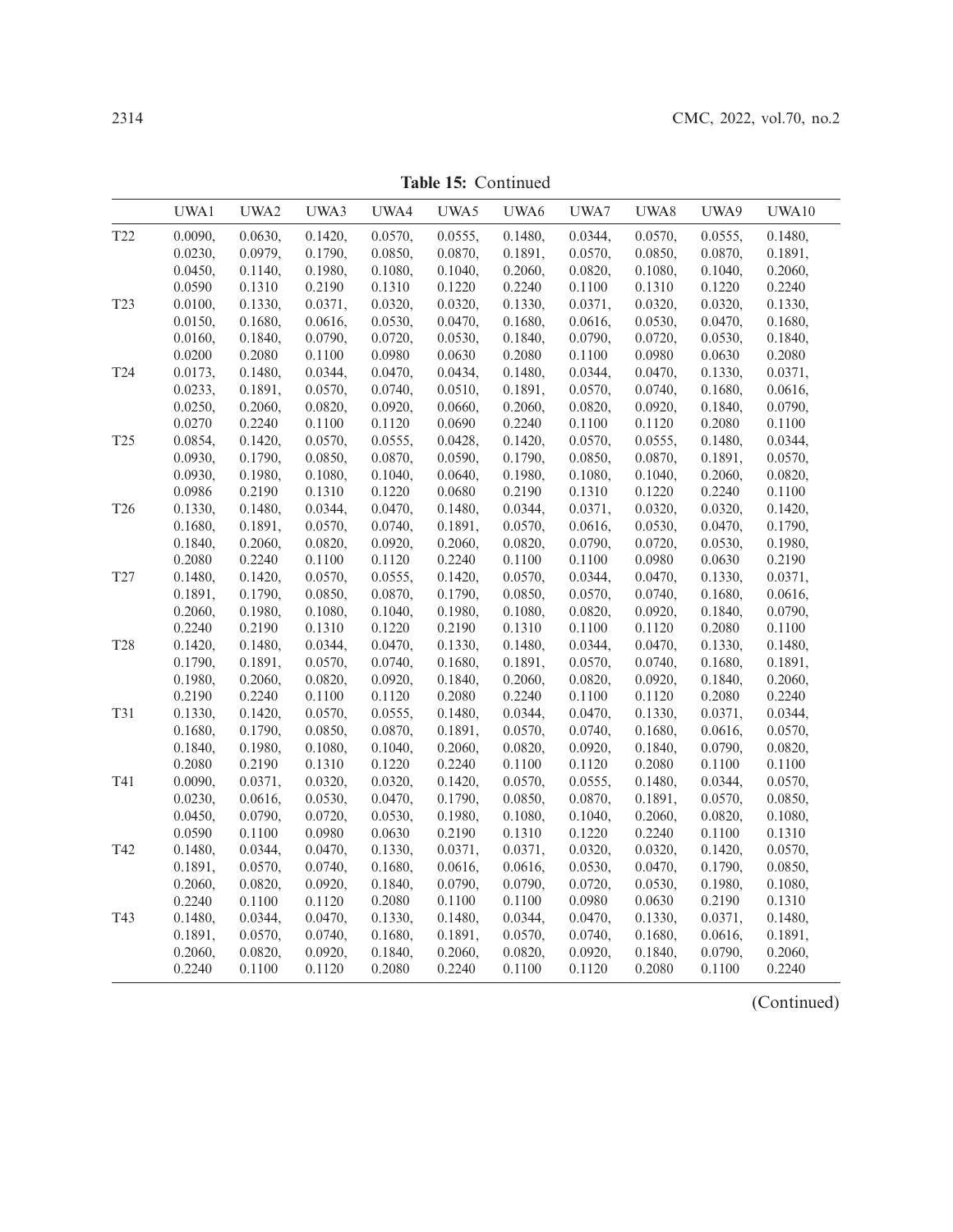| UWA1    | UWA2       | UWA3       | UWA4    | UWA5       | UWA6       | UWA7       | UWA8    | UWA9    | UWA10   |
|---------|------------|------------|---------|------------|------------|------------|---------|---------|---------|
| 0.1420. | 0.0570.    | $0.0555$ . | 0.1480. | 0.1420,    | 0.0371.    | 0.0320.    | 0.0320, | 0.1420. | 0.0570. |
| 0.1790. | 0.0850.    | 0.0870.    | 0.1891, | 0.1790,    | 0.0616.    | 0.0530,    | 0.0470. | 0.1790. | 0.0850. |
| 0.1980. | 0.1080,    | 0.1040.    | 0.2060, | 0.1980,    | 0.0790.    | 0.0720.    | 0.0530, | 0.1980. | 0.1080. |
| 0.2190  | 0.1310     | 0.1220     | 0.2240  | 0.2190     | 0.1100     | 0.0980     | 0.0630  | 0.2190  | 0.1310  |
| 0.0371. | 0.0320,    | $0.0320$ , | 0.1330. | $0.0371$ , | 0.0371.    | 0.0320.    | 0.0320, | 0.1420, | 0.0570. |
| 0.0616. | $0.0530$ , | 0.0470,    | 0.1680. | $0.0616$ , | $0.0616$ , | $0.0530$ , | 0.0470. | 0.1790. | 0.0850. |
| 0.0790. | 0.0720.    | 0.0530.    | 0.1840. | 0.0790.    | 0.0790.    | 0.0720.    | 0.0530. | 0.1980. | 0.1080. |
| 0.1100  | 0.0980     | 0.0630     | 0.2080  | 0.1100     | 0.1100     | 0.0980     | 0.0630  | 0.2190  | 0.1310  |
| 0.0344. | 0.0470.    | 0.0434.    | 0.1480. | 0.0344.    | 0.0344.    | 0.0470.    | 0.1330. | 0.0371. | 0.1480. |
| 0.0570. | 0.0740.    | 0.0510.    | 0.1891. | 0.0570.    | 0.0570.    | 0.0740.    | 0.1680. | 0.0616. | 0.1891. |
| 0.0820, | 0.0920.    | 0.0660.    | 0.2060, | 0.0820,    | 0.0820,    | 0.0920,    | 0.1840, | 0.0790. | 0.2060. |
| 0.1100  | 0.1120     | 0.0690     | 0.2240  | 0.1100     | 0.1100     | 0.1120     | 0.2080  | 0.1100  | 0.2240  |
|         |            |            |         |            |            |            |         |         |         |

**Table 15:** Continued

**Table 16:** Closeness coefficients among alternatives

<span id="page-18-0"></span>

| Alternatives (A) | $di+$     | $di-$     | Gap degree of CCi+ | Satisfaction degree |
|------------------|-----------|-----------|--------------------|---------------------|
| UWA1             | 0.0449124 | 0.0256457 | 0.3668565          | 0.6335245           |
| UWA2             | 0.0358125 | 0.0352457 | 0.4695854          | 0.5234512           |
| UWA3             | 0.0363547 | 0.0422556 | 0.5846574          | 0.4855467           |
| UWA4             | 0.0354575 | 0.0260897 | 0.4845764          | 0.5745675           |
| UWA5             | 0.0399578 | 0.0469556 | 0.5375487          | 0.4699673           |
| UWA6             | 0.0446536 | 0.0256857 | 0.3667764          | 0.6355467           |
| UWA7             | 0.0358544 | 0.0352559 | 0.4697764          | 0.5235641           |
| UWA8             | 0.0366987 | 0.0422568 | 0.5837945          | 0.4852564           |
| UWA9             | 0.0368858 | 0.0270887 | 0.4930124          | 0.5848859           |
| UWA10            | 0.0382259 | 0.0459998 | 0.5135546          | 0.4562233           |



<span id="page-18-1"></span>**Figure 4:** Graphical representation of satisfaction degrees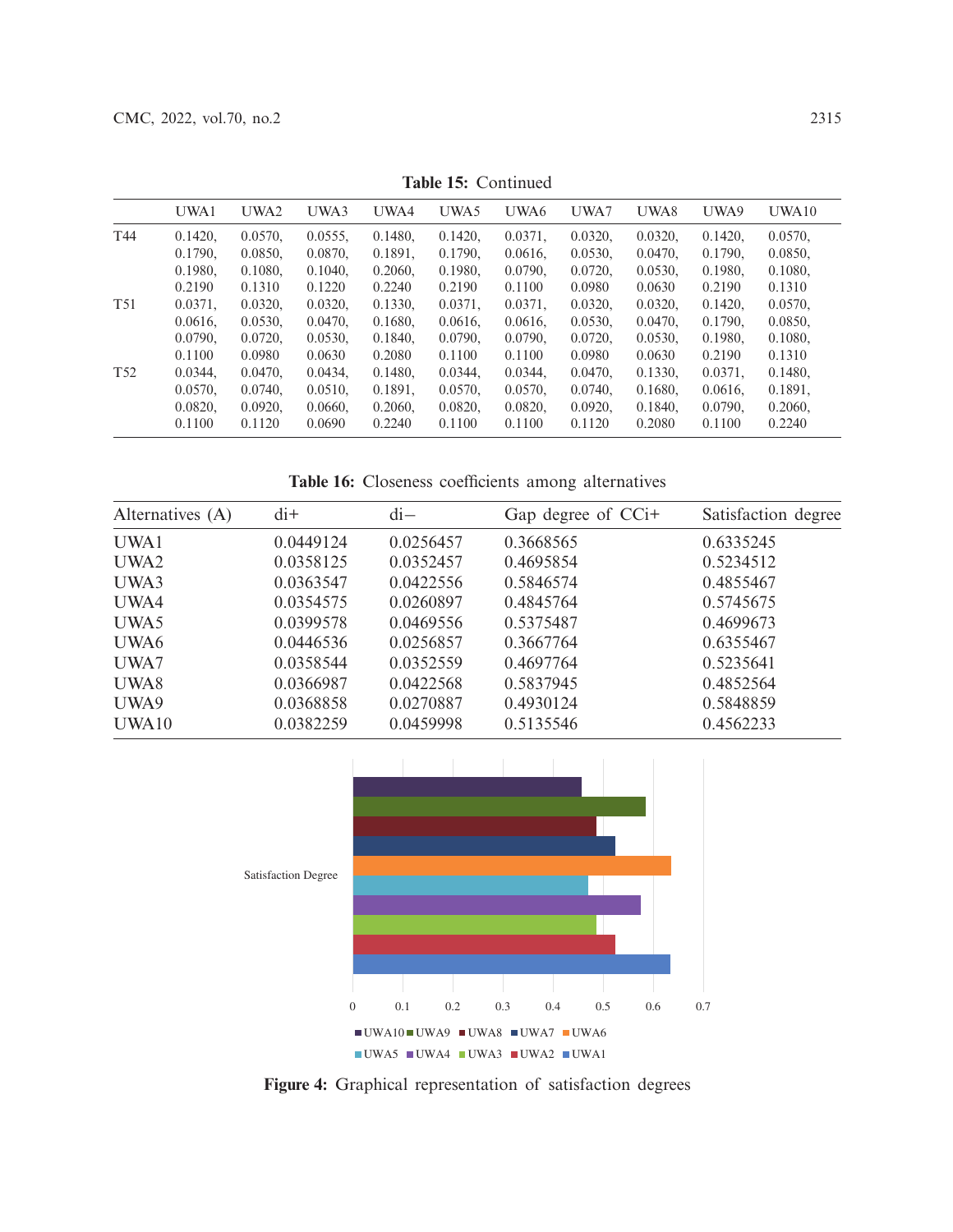## **6 Conclusion**

Security breaches can be minimized to a great extent if the issues pertaining to securitydurability of web applications are resolved in their emerging phases itself. Thus, the analysis and management of security risks should be given the top priority while developing a healthcare web application. Adopting such an approach would result in more productive and reliable implementations. Nowadays, where almost everything is done digitally, the use of object-oriented technology continues to grow naturally. The security characteristic is hard to ignore at the same time. Therefore, if these security risks are linked to object-focused design properties, it could be very useful for secure healthcare web application development in the future.

The researchers may also measure the connection between these threats and object-oriented design properties of healthcare web applications through hesitant fuzzy-based AHP-TOPSIS for accurate interdependence. To establish the exact mutual reliability, an effective, powerful, and secure healthcare web application can be used. In this analysis, the *Alternative (UWA6*) delivered the utmost efficient and durable security system among all the 10 competing options. The evaluation of information security in the University's web application security strategies would be a useful aid in improving the quality of healthcare web applications that can offer secure and reliable mechanisms for protection against both internal and external attacks and threats. The key conclusions of this work are:

- The security risk characteristic outcomes affecting the healthcare web applications security from a design perspective delivers an efficient and perfect priority list.
- The most prioritized alternative is the UWA6.The results drawn from the analysis will be very useful for the researchers and developers who can refer to the present study's tabulations in their efforts to choose the most secure design approach for modeling effective healthcare web applications.
- The study has found four characteristics that affect healthcare web applications. By taking the assessment procedure of this research work, the weights of the healthcare web application security risks can be elicited.

**Acknowledgement:** This research work was funded by Institutional Fund Projects under Grant No. (IFPHI-286-611-2020). Therefore, the authors gratefully acknowledge technical and financial support from the Ministry of Education and King Abdulaziz University, DSR, Jeddah, Saudi Arabia.

**Funding Statement:** Funding for this study was received from the Ministry of Education and Deanship of Scientific Research at King Abdulaziz University, Kingdom of Saudi Arabia under Grant No. IFPHI-286-611-2020.

**Conflicts of Interest:** The authors declare that they have no conflicts of interest to report regarding the present study.

### **References**

- <span id="page-19-0"></span>[1] S. A. Khan, M. Alenezi, A. Agrawal, R. Kumar and R. A. Khan, "Evaluating performance of software durability through an integrated fuzzy-based symmetrical method of ANP and TOPSIS," *Symmetry*, vol. 12, no. 4, pp. 1–15, 2020.
- [2] A. Agrawal, M. Zarour, M. Alenezi, R. Kumar and R. A. Khan, "Security durability assessment through fuzzy analytic hierarchy process," *PeerJ Computer Science*, vol. 5, no. 9, pp. 1–43, 2019.